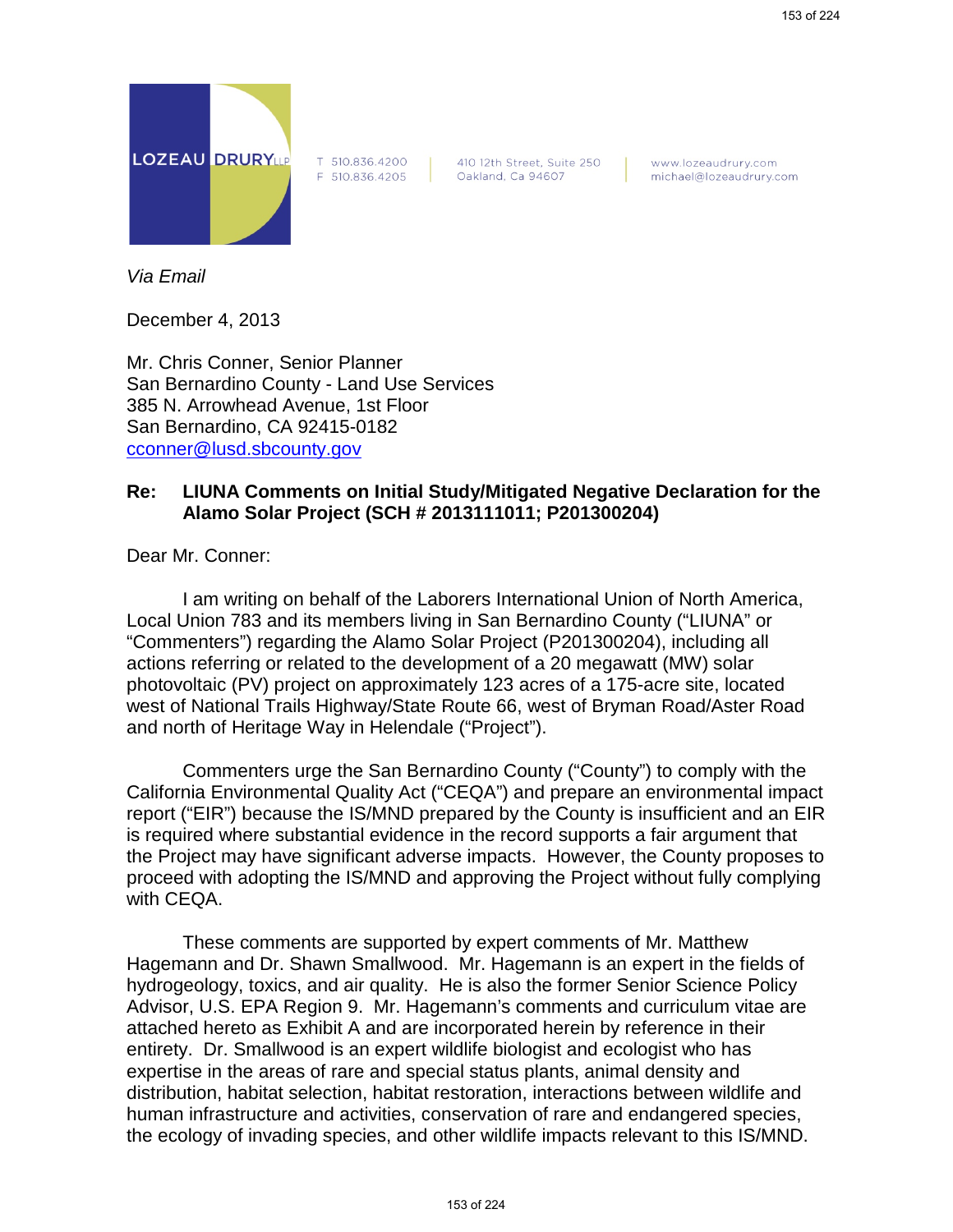His comments and curriculum vitae are attached hereto as Exhibit B and are incorporated by reference in their entirety.

Initially, the County must consider this Project in light of the current Countywide moratorium on approval of commercial solar energy generation projects, which the Board of Supervisors unanimously approved on June 12, 2013. (Exhibit C, Ordinance No. 4198.) According to the Staff Report, this Project is not directly affected by the moratorium because the application was deemed completed prior to when the moratorium was first adopted on June 12, 2013. (Staff Report, p. 8.) Nevertheless, the County must consider this Project carefully to carry out the purposes of the moratorium, which include immediate protection and preservation of the public peace, health, safety and welfare, coupled with CEQA's requirement that the County consider whether the Project would conflict with such an ordinance. (CEQA Guidelines, Appendix G, Section IX(b).)

The IS/MND falls short in the following ways:

- 1. The Project's IS/MND fails to accurately establish the Project's environmental setting or "baseline."
	- a. The IS/MND fails to analyze and mitigate the Project's impacts relating to residual pesticides.
	- b. The IS/MND also fails to adequately evaluate additional environmental conditions on the Project site.
	- c. The MND's baseline fails to acknowledge the likely presence of nesting pond turtles and desert tortoise traversing the site.
- 2. There is a fair argument that the Project may have significant unmitigated impacts on air quality.
- 3. There is a fair argument that the Project may have significant unmitigated impacts of valley fever.
- 4. There is a fair argument that the Project may have significant adverse effects on the endangered Least Bell's Vireo and Southwestern Willow Flycatcher because the project may attract their prey.
- 5. There is a fair argument that the Project may have significant impacts on avian species from collisions with the Project's solar panels, fencing and other features and electrocutions associated with the projects risers.
- 6. There is a fair argument that the Project may have significant impacts on wildlife movement and habitat fragmentation.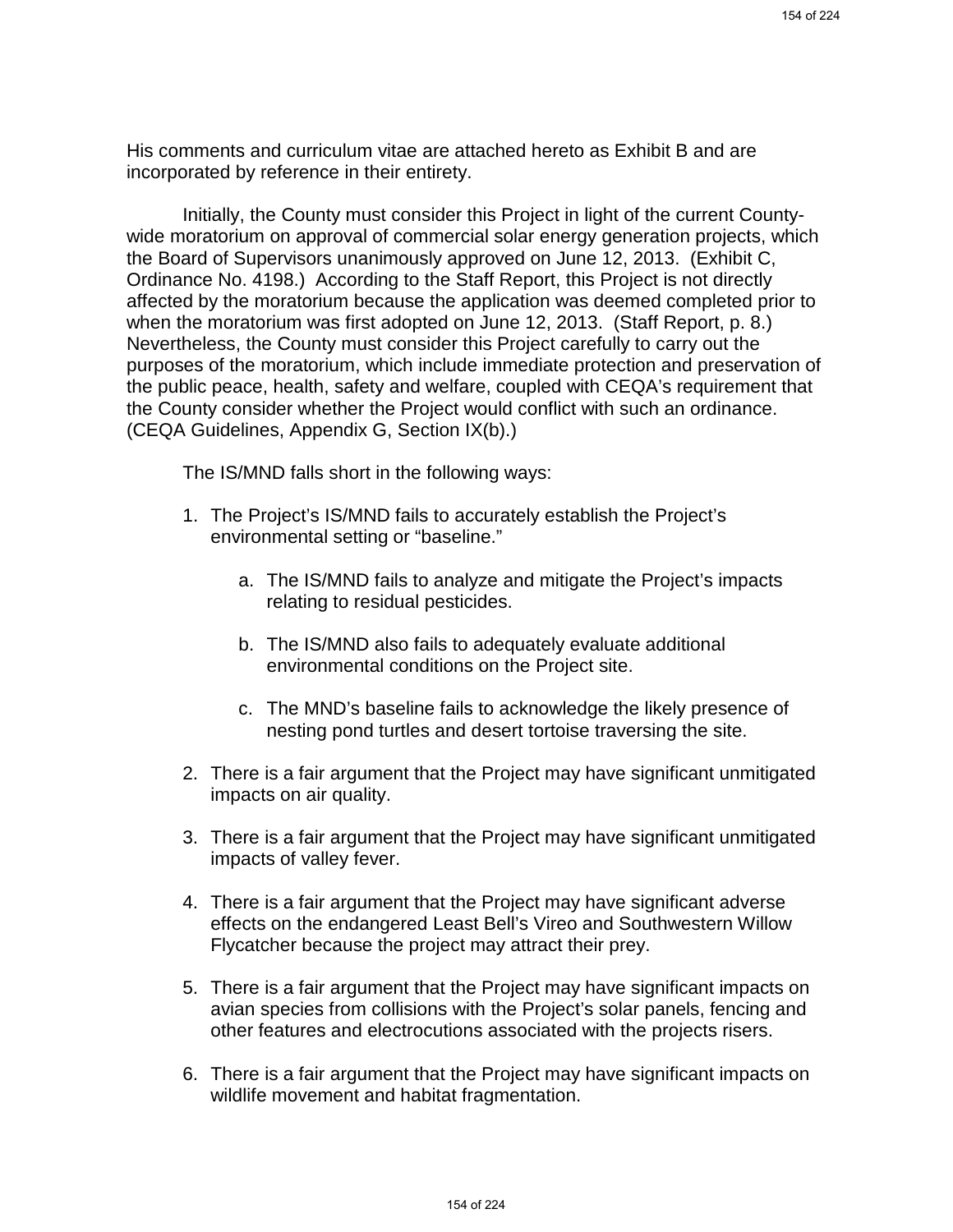- 7. There is a fair argument that bird collisions with the Project's panels could have significant impacts on desert tortoises in the vicinity by increasing raven populations near the Project.
- 8. The IS/MND fails to analyze and mitigate the Project's cumulatively considerable impacts on air quality.

In addition, this comment letter supplements and incorporates by reference all prior written and oral comments submitted on the IS/MND for the Project by any commenting party or agency. Commenters request that the County decline to adopt the IS/MND and prepare an EIR. An EIR is required to analyze these and other impacts and to propose mitigation measures to reduce these impacts to the extent feasible.

#### **PROJECT DESCRIPTION**

The Project proposes to construct and operate a 20-Megawatt (MW) photovoltaic (PV) solar energy generation facility on a 175-acre site, located west of National Trails Highway/State Route 66 (SR 66), West of Bryman Road/Aster Road and North of Heritage Way. The Project site is situated in the western Mojave Desert, approximately one-tenth of a mile east of the Mojave River. The Project site is primarily comprised of fallowed agricultural land with houses and outbuildings. The Project site is surrounded by agricultural lands, vacant undeveloped lands, rural residential developments and fallow agricultural land.

The Project would include the following major components: non-reflective PV solar module arrays mounted on fixed tilt or single-axis trackers and a racking system supported by embedded piers, a maximum of 20 inverters and transformers on small concrete pads, buried collector lines, and switchgear. The Project site would be surrounded by a six-to-eight foot high chain link security fence.

The Project will tie in electrically to a new project substation, to be located near the northwest corner of Melrose Road and Bryman Road. This substation will be the Project's point of change of ownership from the project developer, Alamo Solar, LLC, to the interconnection utility, Southern California Edison (SCE). From the substation the Project will connect electrically with the existing SCE Victor-Helendale 33-kV transmission line that runs north-south along Route 66.

The Project is designed to have a useful life of 20 to 30 years, which could be extended with upgrades and refurbishments. Upon decommissioning, the facility would be removed and the site prepared for subsequent land use.

#### **STANDING**

"[U]nions have standing to litigate environmental claims." (*Bakersfield Citizens for Local Control v. Bakersfield* (2004) 124 Cal. App. 4th 1184, 1198, citing, *International Longshoremen's & Warehousemen's Union v. Board of Supervisors*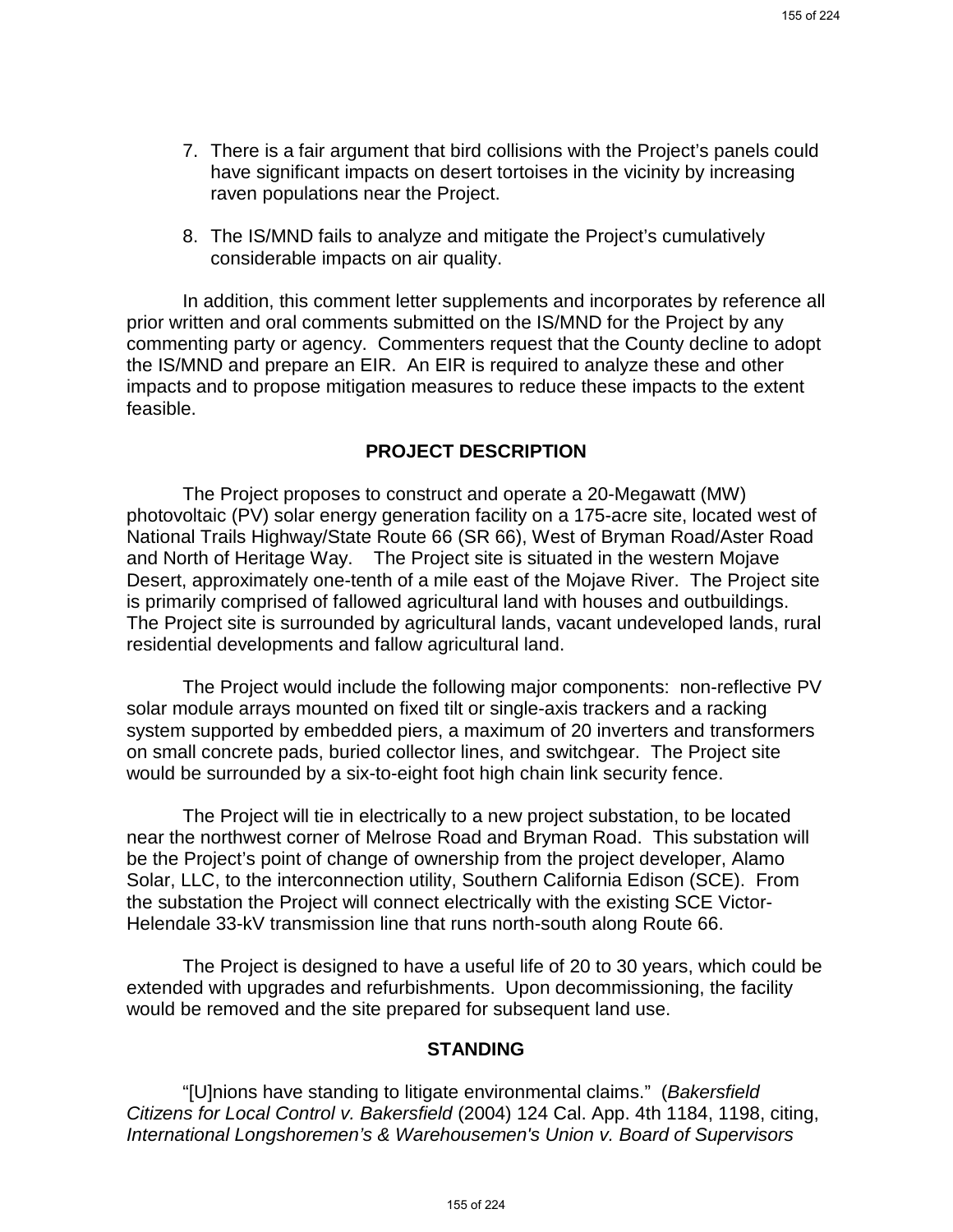(1981) 116 Cal. App. 3d 265.)Members of LIUNA Local 783 live, work, and recreate in the immediate vicinity of the proposed Project site. These members will suffer the impacts of a poorly executed or inadequately mitigated Project, just as would the members of any nearby homeowners association, community group, or environmental group. Members of LIUNA Local 783 live and work in areas that will be affected by air pollution, hazardous materials, and impacts on plant and wildlife species generated by the Project.

In addition, construction workers in particular will suffer many of the most significant impacts from the Project as currently proposed, such as exposure to residual pesticides at the Project site that pose a risk to human health through dust inhalation and direct physical contact on the ground. Therefore, LIUNA Local 783 and its members have a direct interest in ensuring that the Project is adequately analyzed and that its environmental and public health impacts are mitigated to the fullest extent feasible.

Commenters are interested in participating in a full and open CEQA process to ensure that all of the Project's impacts are mitigated to the fullest extent feasible.

#### **LEGAL STANDARD**

As the California Supreme Court has held, "[i]f no EIR has been prepared for a nonexempt project, but substantial evidence in the record supports a fair argument that the project may result in significant adverse impacts, the proper remedy is to order preparation of an EIR." (*Communities for a Better Environment v. South Coast Air Quality Management Dist.* (2010) 48 Cal.4th 310, 319-320 ("*CBE v. SCAQMD*"), citing, *No Oil, Inc. v. City of Los Angeles* (1974) 13 Cal.3d 68, 75 & 88; *Brentwood Assn. for No Drilling, Inc. v. City of Los Angeles* (1982) 134 Cal.App.3d 491, 504– 505.) "The 'foremost principle' in interpreting CEQA is that the Legislature intended the act to be read so as to afford the fullest possible protection to the environment within the reasonable scope of the statutory language." (*Communities for a Better Environment v. Calif. Resources Agency* (2002) 103 Cal.App.4th 98, 109 ["*CBE v. CRA*"].)

The EIR is the very heart of CEQA. (*Bakersfield Citizens for Local Control v. City of Bakersfield* (2004) 124 Cal.App.4th 1214; *Pocket Protectors v. City of Sacramento* (2004) 124 Cal.App.4th 903, 927.) The EIR is an "environmental 'alarm bell' whose purpose is to alert the public and its responsible officials to environmental changes before they have reached the ecological points of no return." (*Bakersfield Citizens*, 124 Cal.App.4th at 1220.) The EIR also functions as a "document of accountability," intended to "demonstrate to an apprehensive citizenry that the agency has, in fact, analyzed and considered the ecological implications of its action." (*Laurel Heights Improvements Assn. v. Regents of University of California* (1988) 47 Cal.3d 376, 392.) The EIR process "protects not only the environment but also informed self-government." (*Pocket Protectors*, 124 Cal.App.4th 927.)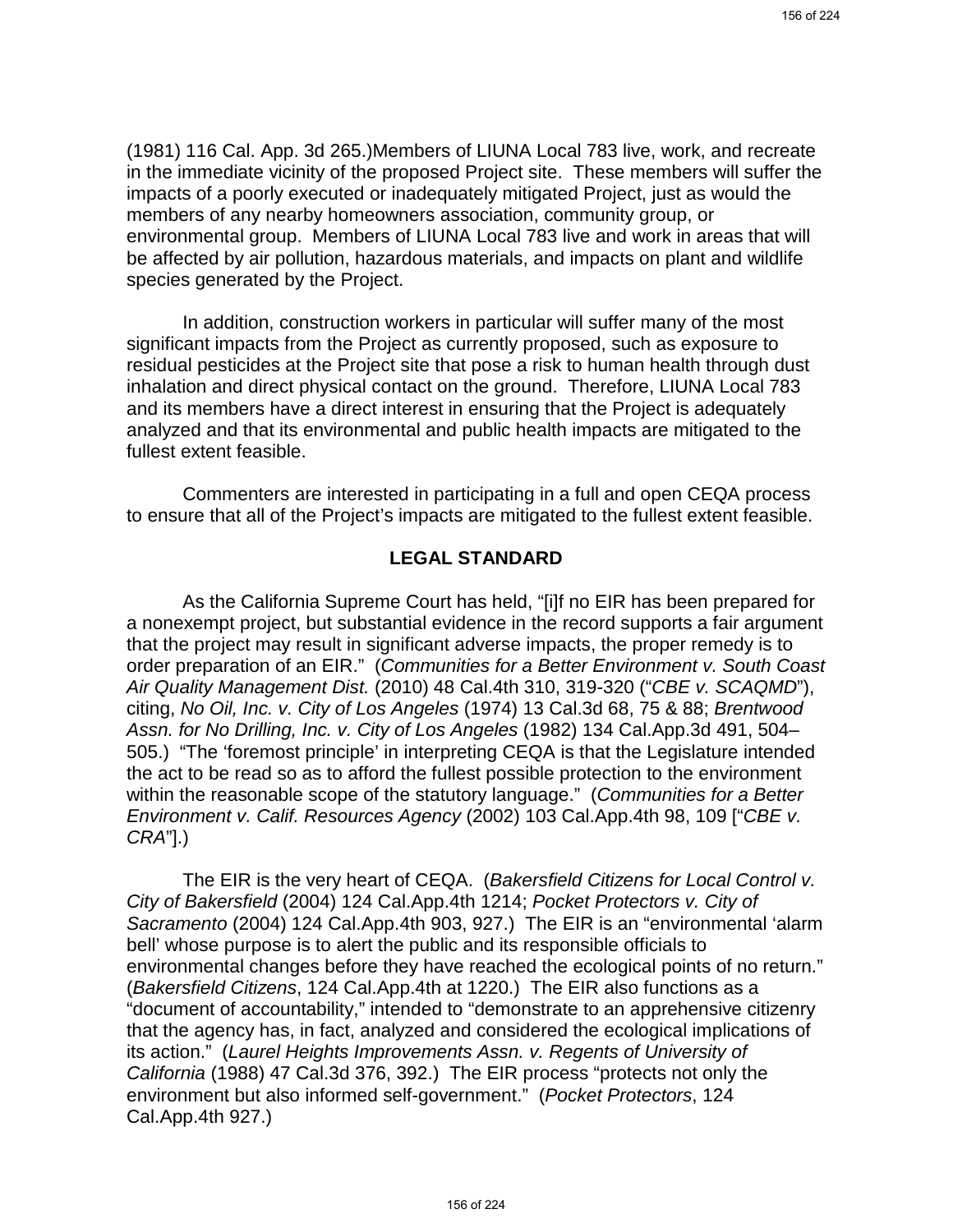An EIR is required if "there is substantial evidence, in light of the whole record before the lead agency, that the project may have a significant effect on the environment." (Pub. Res. Code, § 21080(d); see also *Pocket Protectors*, 124 Cal.App.4th at 927.) In very limited circumstances, an agency may avoid preparing an EIR by issuing a negative declaration, a written statement briefly indicating that a project will have no significant impact (14 Cal. Code Regs., § 15371 [CEQA Guidelines]), only if there is not even a "fair argument" that the project will have a significant environmental effect. (Pub. Res. Code, §§ 21100, 21064.) Since "[t]he adoption of a negative declaration . . . has a terminal effect on the environmental review process," by allowing the agency "to dispense with the duty [to prepare an EIR]," negative declarations are allowed only in cases where "the proposed project will not affect the environment at all." (*Citizens of Lake Murray v. San Diego* (1989) 129 Cal.App.3d 436, 440.)

A negative declaration is improper, and an EIR is required, whenever substantial evidence in the record supports a "fair argument" that significant impacts may occur. Under the "fair argument" standard, an EIR is required if any substantial evidence in the record indicates that a project may have an adverse environmental effect—even if contrary evidence exists to support the agency's decision. (CEQA Guidelines, § 15064(f)(1); *Pocket Protectors*, 124 Cal.App.4th at 931; *Stanislaus Audubon Society v. County of Stanislaus* (1995) 33 Cal.App.4th 144, 150-15; *Quail Botanical Gardens Found., Inc. v. City of Encinitas* (1994) 29 Cal.App.4th 1597, 1602.) The "fair argument" standard creates a "low threshold" favoring environmental review through an EIR rather than through issuance of negative declarations or notices of exemption from CEQA. (*Pocket Protectors*, 124 Cal.App.4th at 928.)

The "fair argument" standard is virtually the opposite of the typical deferential standard accorded to agencies. As a leading CEQA treatise explains:

This 'fair argument' standard is very different from the standard normally followed by public agencies in making administrative determinations. Ordinarily, public agencies weigh the evidence in the record before them and reach a decision based on a preponderance of the evidence. [Citations]. The fair argument standard, by contrast, prevents the lead agency from weighing competing evidence to determine who has a better argument concerning the likelihood or extent of a potential environmental impact. The lead agency's decision is thus largely legal rather than factual; it does not resolve conflicts in the evidence but determines only whether substantial evidence exists in the record to support the prescribed fair argument.

(Kostka & Zishcke, *Practice Under CEQA*, §6.29, pp. 273-274.) The Courts have explained that "it is a question of law, not fact, whether a fair argument exists, and the courts owe no deference to the lead agency's determination. Review is de novo,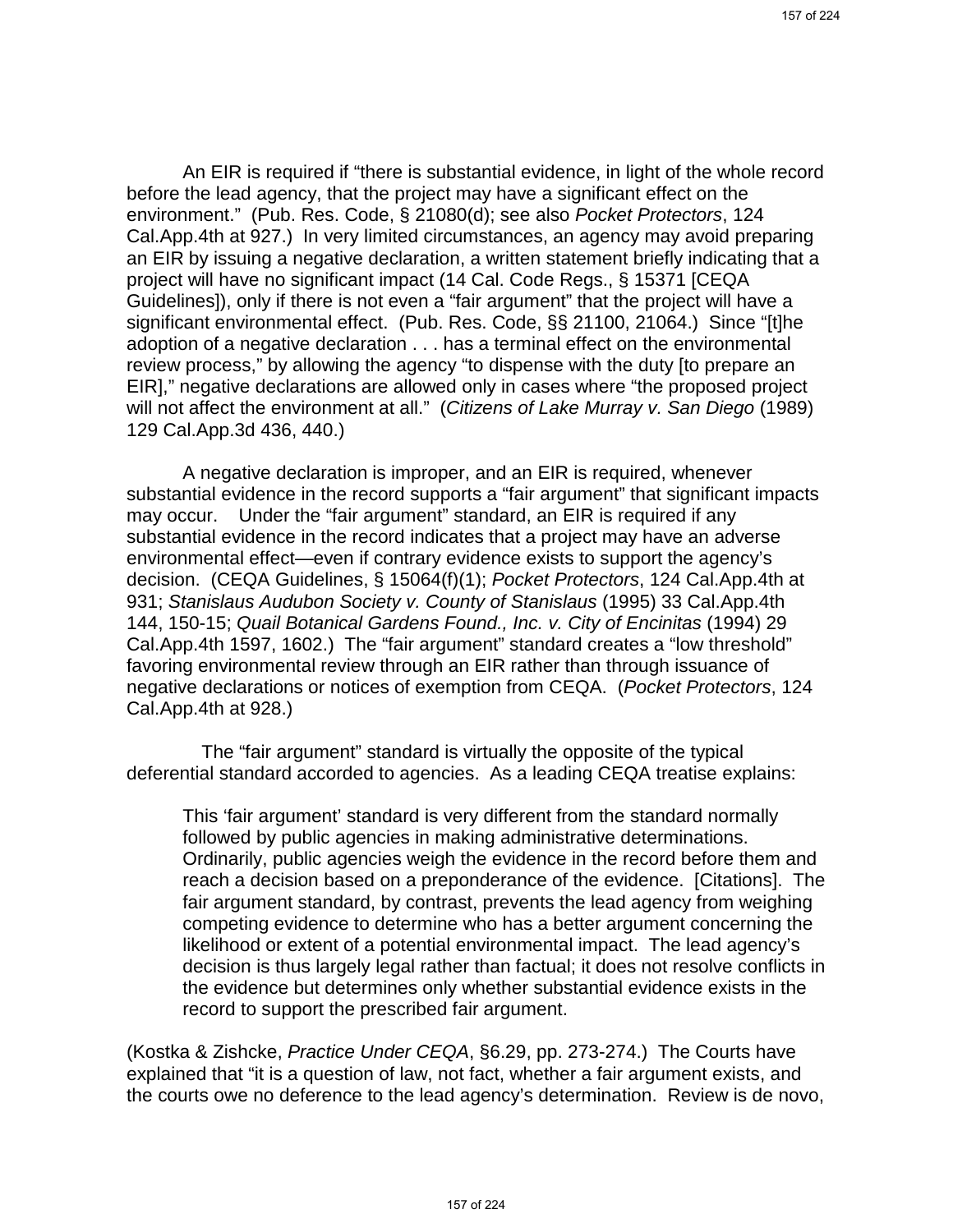with a *preference for resolving doubts in favor of environmental review*." (*Pocket Protectors*, 124 Cal.App.4th at 928 [emphasis in original].)

As a matter of law, "substantial evidence includes . . . expert opinion." (Pub. Resources Code, § 21080(e)(1); CEQA Guidelines, § 15064(f)(5).) CEQA Guidelines demand that where experts have presented conflicting evidence on the extent of the environmental effects of a project, the agency must consider the environmental effects to be significant and prepare an EIR. (CEQA Guidelines § 15064(f)(5); Pub. Res. Code § 21080(e)(1); *Pocket Protectors*, 124 Cal.App.4th at 935.) "Significant environmental effect" is defined very broadly as "a substantial or potentially substantial adverse change in the environment." (Pub. Resources Code, § 21068; see also Guidelines § 15382.) An effect on the environment need not be "momentous" to meet the CEQA test for significance; it is enough that the impacts are "not trivial." (*No Oil, Inc.*, *supra*, 13 Cal.3d at 83.) In *Pocket Protectors* case, the court explained how expert opinion is considered. The Court limited agencies and courts to weighing the admissibility of the evidence. (124 Cal.App.4th at 935.) In the context of reviewing a Negative Declaration, "neither the lead agency nor a court may 'weigh' conflicting substantial evidence to determine whether an EIR must be prepared in the first instance." (*Id*.) Where a disagreement arises regarding the validity of a negative declaration, the courts require an EIR. As the *Pocket Protectors* court explained, "[i]t is the function of an EIR, not a negative declaration, to resolve conflicting claims, based on substantial evidence, as to the environmental effects of a project." (*Id*.)

#### **DISCUSSION**

### **A. The County Must Consider this Project Carefully in Light of the County-Wide Moratorium on the Approval of Commercial Solar Energy Generation Projects.**

On June 12, 2013, the County Board of Supervisors ("Board") unanimously adopted Interim Urgency Ordinance No. 4198, establishing a temporary (45-day) moratorium on approval of commercial solar energy generation projects. (Exhibit C, Ordinance No. 4198.) In adopting the moratorium, the Board found that County residents have reported adverse effects of solar generation projects which could adversely impact the quality of life for the residents and that "[t]here is a current and immediate threat to the public health, safety and welfare if permits or entitlements for construction of new solar energy generation projects are issued." (Exhibit C, Ordinance No. 4198.) The moratorium, however, does not apply to applications for solar energy generation projects that have been accepted as complete prior to the June 12, 2013 Ordinance. (*Id.*)

On July 23, 2013, the Board extended the initial 45-day moratorium for an additional 10 months and 15 days, based on the same public welfare findings it made on June 12, 2013. The extended moratorium would allow the County to develop standards in the Development Code that will help ensure that such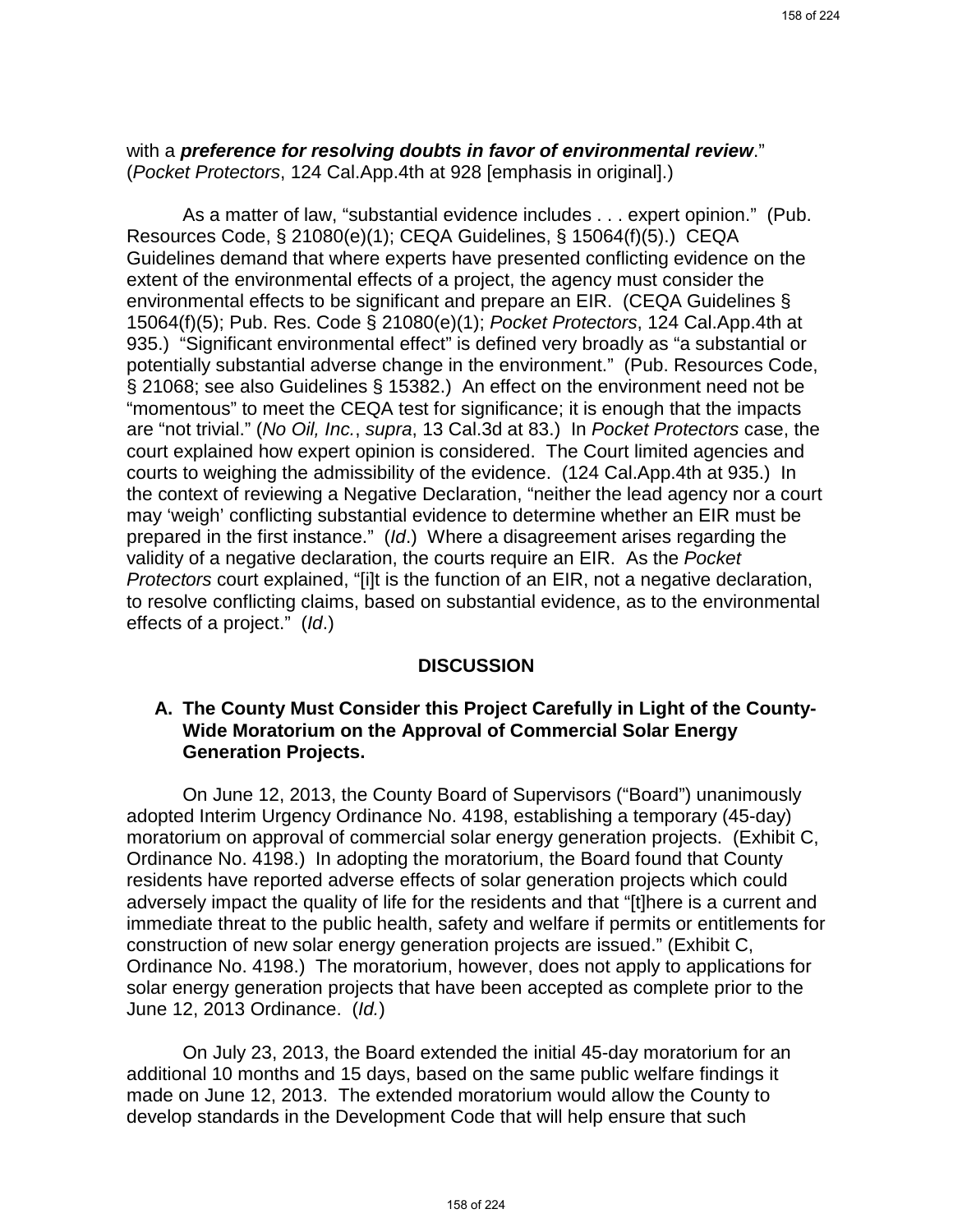developments are compatible with existing land uses, which will include the preparation of a Renewable Energy Element of the General Plan, with a complementary Regulatory System for renewable energy projects. Based on the extension, the moratorium is set to expire on June 11, 2014.

Even if this Project may not be affected by the moratorium because the application was deemed completed prior to when the moratorium was first adopted on June 12, 2013, CEQA nevertheless requires that the lead agency consider whether the project would conflict with any land use plan, policy, or regulation adopted for the purpose of avoiding or mitigating an environmental effect. (CEQA Guidelines, Appendix G, Section IX(b).) Since the moratorium is an ordinance which was adopted by the County for the purpose of avoiding or mitigating environmental effects, the County must analyze whether the Project conflicts with it.

Additionally, the Board's adoption of such an urgency measure "necessary for the immediate protection and preservation of the public peace, health, safety and welfare" warrants a cautious and rigorous review of the instant Project. (See Exhibit C, Ordinance No. 4198.) Therefore, in reviewing this Project, the County must focus on the welfare of the County residents and the environment in which they reside. The County has made a formal finding that "[t]here is a current and immediate threat to the public health, safety and welfare if permits or entitlements for construction of new solar energy generation projects are issued." (Exhibit C, Ordinance No. 4198.) There is no logical reason that this finding does not apply equally to the instant Project. At the very least, the County must acknowledge all potentially significant environmental impacts that should be analyzed in an EIR.

Based on the arguments set forth below, substantial evidence supports a fair argument that the Project will have potentially significant impacts on the environment and an EIR is required to analyze such impacts and mitigate them to the extent feasible.

## **B. The IS/MND Fails to Accurately Establish the Project's Environmental Setting or "Baseline."**

CEQA requires that an Initial Study include a description of the project's environmental setting or "baseline." (CEQA Guidelines, § 15063(d)(2).) The CEQA "baseline" is the set of environmental conditions against which to compare a project's anticipated impacts. (*Communities for a Better Environment v. So Coast Air Qual. Mgmnt. Dist*. (2010) 48 Cal. 4th 310, 321.) CEQA Guidelines section 15125(a) states, in pertinent part, that a lead agency's environmental review under CEQA:

…must include a description of the physical environmental conditions in the vicinity of the project, as they exist at the time [environmental analysis] is commenced, from both a local and regional perspective. This environmental setting will normally constitute the baseline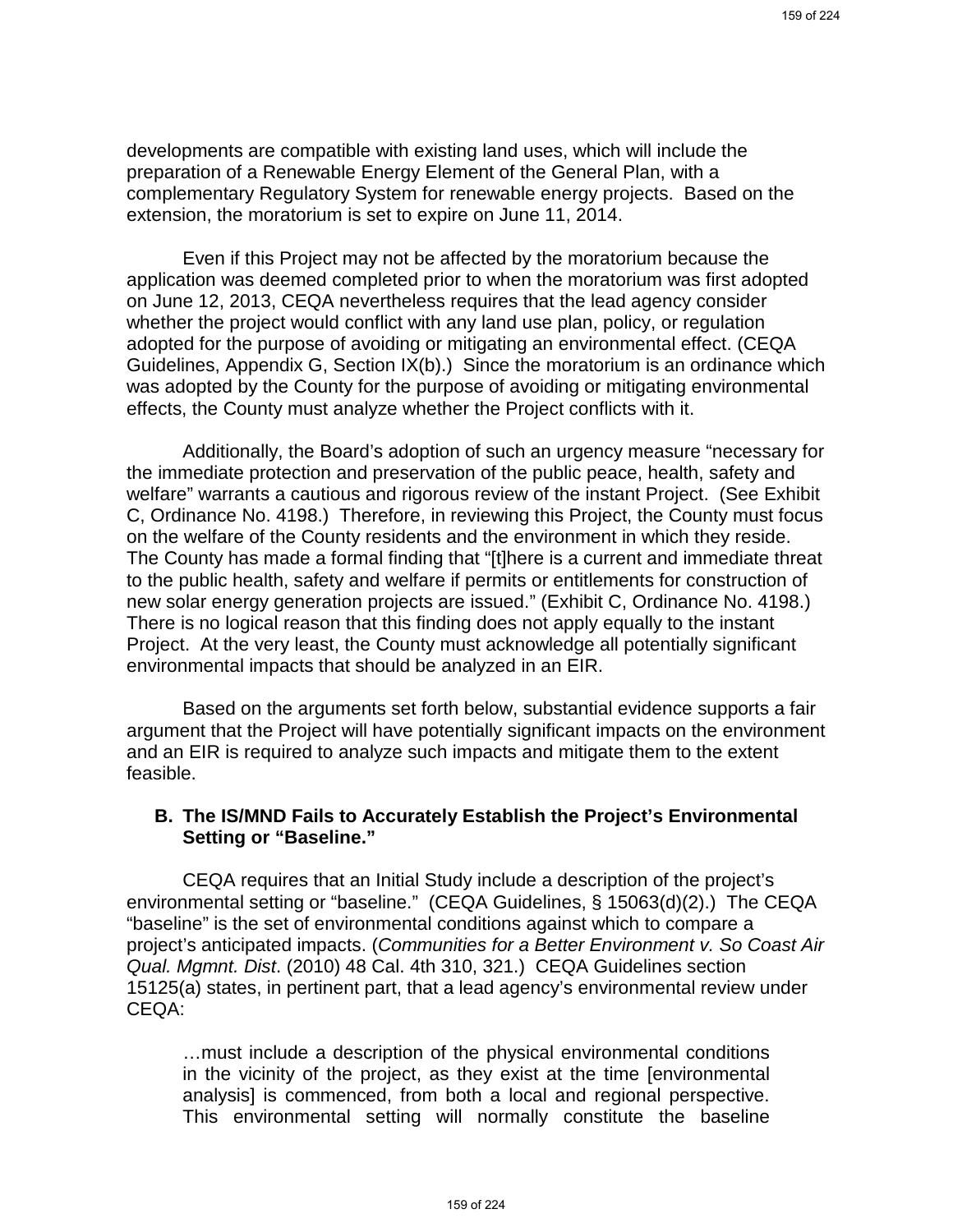physical conditions by which a Lead Agency determines whether an impact is significant.

(*See*, *Save Our Peninsula Committee v. County of Monterey* (2001) 87 Cal.App.4th 99, 124-125.)

Here, the IS/MND is inadequate because it fails to establish an accurate environmental setting for the Project.

### **1. The IS/MND Fails to Disclose the Potential for Residual Pesticides at the Project Site.**

The IS/MND admits that the Project site is comprised of fallow agricultural lands. (IS/MND, pp. 3, 44.) Based on the historical agricultural use of the Project site, dating back to 1953, there is a fair argument, supported by substantial evidence that the Project may result in significant impacts to workers' exposure to hazardous materials. The Phase I Environmental Site Assessment (ESA) admits that the Project site was previously used for agriculture and "there is the potential for residual pesticide concentrations in the surface and subsurface soils" which "could be of concern." (Phase I ESA, p. 2-5.)

According to expert Matthew Hagemann, C.Hg., former director of US EPA's Western States Superfund Program and EPA Senior Science Advisor, agricultural use of the Project site may have involved the use of organochlorine pesticides, a condition that may have contaminated the soils. (Exhibit A, p. 1.) Because agricultural activities at the Project site date back to the 1950s, organochlorine pesticides which persist in soil for hundreds of years, including Dieldrin, 4,4'-DDE, and 4,4'-DDT, may have been used. (*Id.*at p. 2.)

Residual pesticides may pose a serious health risk to workers and site personnel, like Commenters, who may be exposed to these substances through dermal contact with the soil and through dust inhalation. (Exhibit A, p. 2.) Construction of the Project will involve vegetation clearing, grubbing, grading, trenching for buried cables and installation of pier foundations which will all generate dust that may disperse the residual pesticides. (*Id.*) Commenters are concerned about the potential health risks from such residual pesticides during construction. Moreover, nearby residents as close within 40 feet of the Project site could be sensitive individuals like children and elderly and susceptible to risks from inhalation of dust containing pesticide. (*Id.*)

The IS/MND, however, ignores the conclusion in the Phase I ESA and fails to account for the presence of the residual pesticides in establishing the environmental setting for the Project. (IS/MND, pp. 3, 44; Phase I ESA, pp. 2-5.) According to Mr. Hagemann, soil sampling, which includes at least 60 soil borings, for the analysis of organochlorine pesticides is necessary to determine the residual concentrations of pesticides that may be present in site soils. (Exhibit A, p. 3.) The sampling results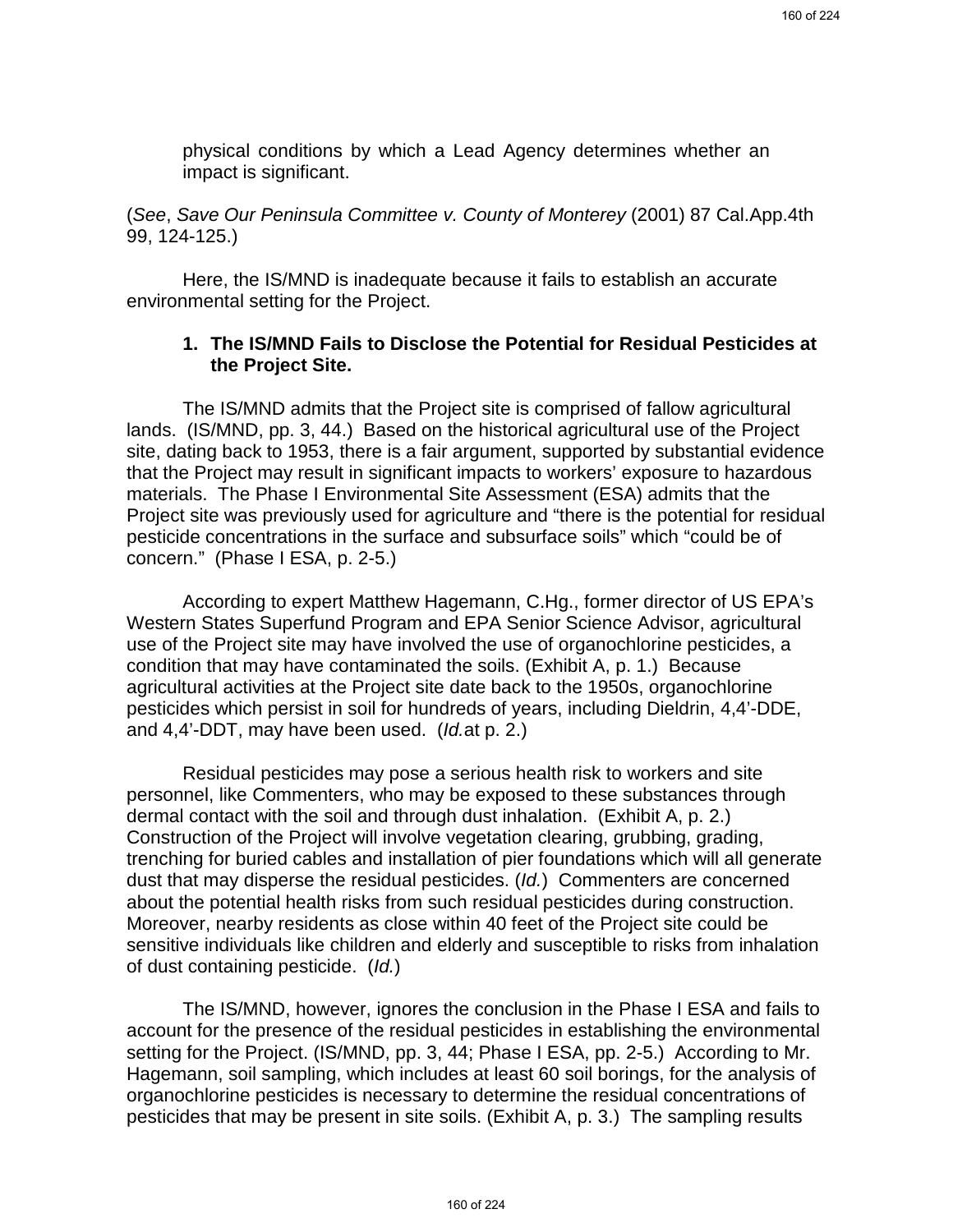should be compared to human health screening levels and evaluated in an EIR. (*Id.*) Mr. Hagemann advises that mitigation measures to address any contaminants found to exceed hazardous waste levels or pose a risk to human health should be included in an EIR. (*Id.*)

As a result of its failure to establish an accurate baseline regarding the presence of hazardous materials, the IS/MND fails to analyze and mitigate potential impacts from such residual pesticides.

### **2. The IS/MND Fails to Adequately Evaluate Other Hazardous Conditions on the Project Site.**

As Mr. Hagemann explains, the Phase I ESA provides that there are additional environmental conditions which warrant further evaluation in an EIR:

Petroleum staining: "Apparent hydrocarbon impacted vegetation and soil was observed in several locations which formerly contained motors for the selfpropelled wheel irrigation system" (Phase I ESA, p. 2-5).

Drums and containers: "Several drums and 5-gallon and smaller containers were observed on the property during the site reconnaissance within the ranch complexes. The drums appeared empty and several smaller containers appeared to contain fluid. No soil staining or unusual odors were observed associated with these containers" (Phase I ESA, p. 2-4).

Debris Piles: "Debris piles were observed within the ranch complexes during the site reconnaissance. Debris typically consisted of scrap metal, wood, and abandoned farm equipment" (Phase I ESA, p. 2-4).

Leaking Electrical Transformer: "One leaking pole mounted transformer was observed on-site adjacent to the pump house in the southern portion of the property" (Phase I ESA, p. 2-8). The Phase I states that the transformer was removed in 2011. The Phase I ESA states "However, there was reportedly no confirmation samples obtained at the time of removal of the transformer" (Phase I ESA, p. 2-8).

(Exhibit A, pp. 2-3.) According to Mr. Hagemann, each of the conditions identified by the Phase I ESA warrants further evaluation in an EIR. Based on the potential risk to construction workers and nearby residents that these conditions pose, Mr. Hagemann recommends that the EIR should include results of sampling from soil in the areas of these observations, along with the identification of appropriate measures to take if contamination is found in excess of hazardous waste concentrations or human health screening levels, including soil removal and offsite disposal at an appropriate facility. (Exhibit A, p. 3.)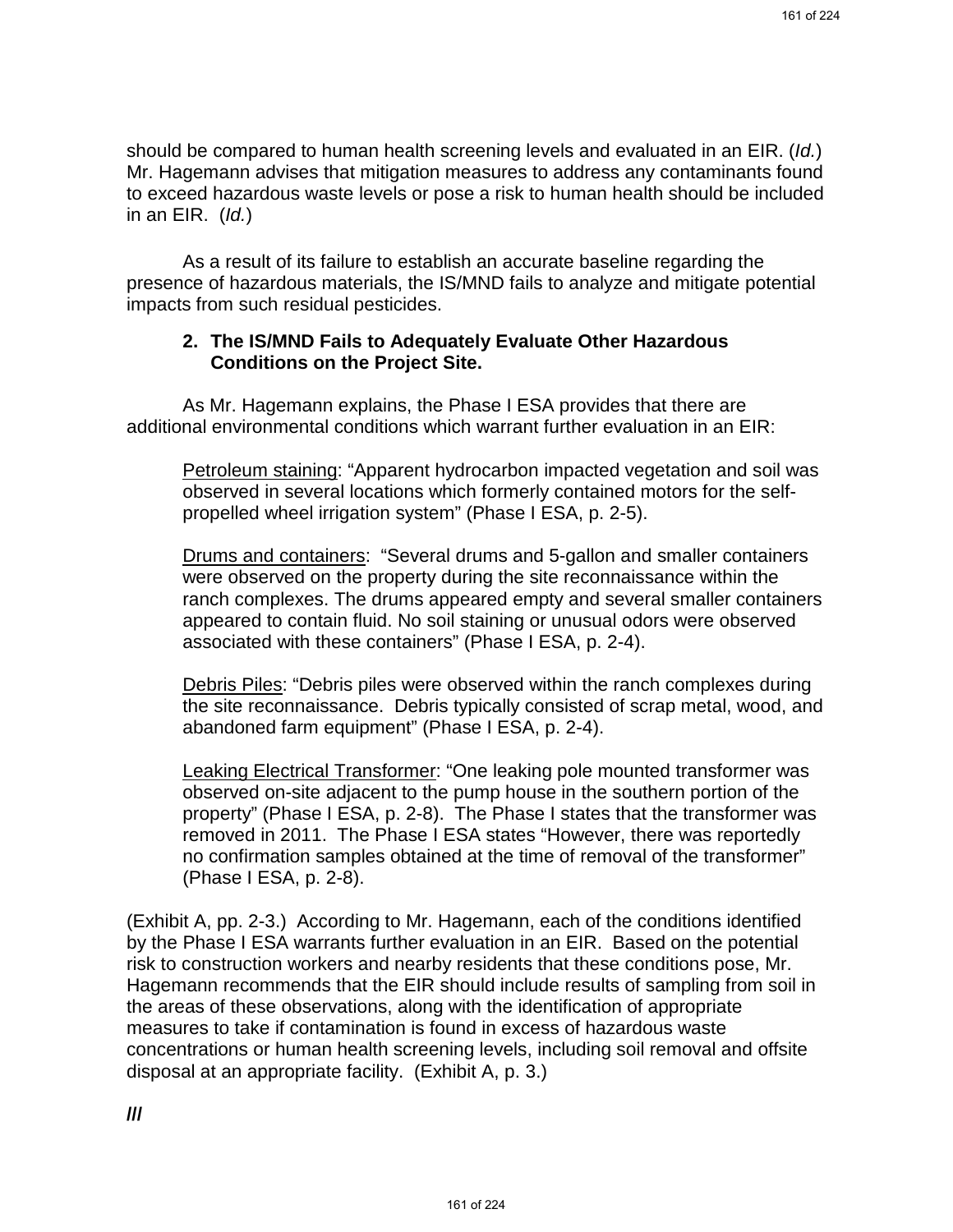# **3. The Project's Baseline Fails to Acknowledge the Likely Presence of Nesting Pond Turtles and Desert Tortoise Traversing the Site.**

The MND's baseline for wildlife resources is inaccurate because it fails to acknowledge that the Project site may be a nesting location for pond turtles fro the adjacent Mojave River. The baseline also errs by assuming that desert tortoises would not be traversing the site. Dr. Smallwood takes issue with the MND's statement that "*While the Mojave River corridor, which is adjacent to the site's western boundary, contains suitable habitat for a variety of special-status species, these plants and animals are not expected to use the Project site due to the disturbed nature of the site and the absence of habitat*." MND, p. 30. Dr. Smallwood explains that "pond turtles, which were documented in the Mojave River within 5 miles of the project site (URS 2013a), nest in upland areas, and could nest on the project site." Smallwood Comments, p. 2. Likewise, Dr. Smallwood points out that "Desert tortoise and other special-status species likely traverse the site from one habitat area to another." *Id*. The MND's failure to assess the impacts on these special status species raises a fair argument that the Project may have significant adverse impacts on these species.

## **4. Bats.**

Dr. Smallwood confirms that the project site is frequented by bats, yet no mention is made of potential impacts to bats by the project and its construction. Because the project may impact bats, an EIR must be prepared.

# **C. An EIR is Required Because the Project May Have Significant and Adverse Environmental Impacts.**

# **1. The IS/MND Fails to Disclose the Full Extent of the Project's Impacts on Air Quality.**

According to Mr. Hagemann, the IS/MND applied the incorrect threshold of significance for NOx in reaching its conclusion of less than significant impact on air quality. (Exhibit A, p. 4.) The IS/MND only compared the Project construction emissions to the Mojave Desert Air Quality Management District's (MDAQMD) annual emissions thresholds for NOx and arrived at the erroneous conclusion that the construction-related air quality impacts would be less than significant. (*Id.*) Mr. Hagemann states that the 2011 MDAQMD CEQA Guidelines provide thresholds for daily construction emissions, which the IS/MND ignored. (*Id.*)

The MDAQMD CEQA Guidelines provide a threshold of 137 lbs/day for NOx. According to Mr. Hagemann, the Project will emit 18.67 tons of NOx "per year," which means for the duration of the 8-month construction period. (Exhibit A, p. 4.) Based on Mr. Hagemann's calculations, and the information contained in the IS/MND, 18.67 tons/year of NOx (in the shorter 8-month construction period) equals 186.7 lbs/day of NOx, which far exceeds the daily threshold of 137 lbs/day for NOx. (*Id.*) Because the Project is located in the Mojave Desert Air Basin, which is in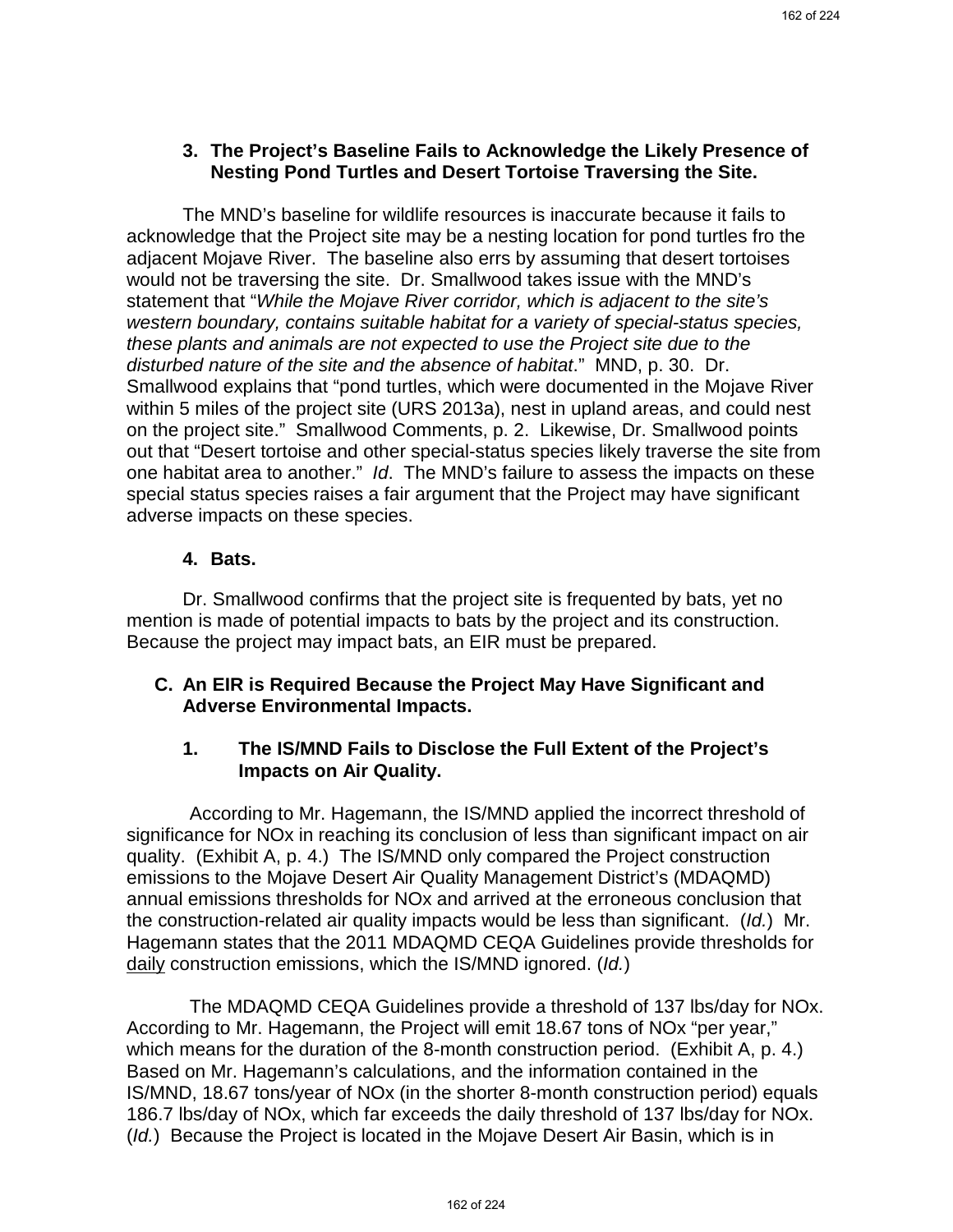nonattainment for ozone (IS/MND, p. 24), the Project's emissions of ozone precursors like NOx will further contribute the Air Basin's ozone exceedances. (Exhibit A, p. 4.)

Mr. Hagemann states that the County should prepare an EIR to confirm if daily construction NOx emissions exceed the applicable MDAQMD threshold. (Exhibit A, pp. 4-5.) If so, the EIR should identify mitigation to reduce daily emissions to a less-than-significant level, to include consideration of measures taken elsewhere in the Mojave Desert Air Basin as identified in other CEQA documents where NOx has been estimated to exceed the threshold:

- For grading and trenching activities, the project operator shall reduce exhaust emissions during construction and, in particular, emissions of NOX, when using construction equipment and vehicles by implementing the following measures:
	- o Require the use of diesel haul trucks (e.g., material delivery trucks and soil import/export) that meet U.S. Environmental Protection Agency 2007 model year NOX emissions requirements.
	- o The following note shall be included on all grading plans: During project construction, all internal combustion engines/construction, equipment operating on the project site shall meet U.S. Environmental Protection Agency-Certified Tier 3 emissions standards, or higher according to the following:

(i) January 1, 2012, to December 31, 2014: All off-road diesel-powered construction equipment greater than 50 horsepower shall meet Tier 3 off-road emissions standards.

(ii.) Post-January 1, 2015: All off-road diesel-powered construction equipment greater than 50 horsepower shall meet the Tier 4 emission standards, where available. In addition, all construction equipment shall be outfitted with best available control technology devices certified by California Air Resource Board. Any emissions control device used by the contractor shall achieve emissions reductions that are no less than what could be achieved by a Level 3 diesel emissions control strategy for a similarly sized engine as defined by California Air Resources Board regulations. In addition, all construction equipment shall be outfitted with best available control technology devices certified by California Air Resources Board. Any emissions control device used by the contractor shall achieve emissions reductions that are no less than what could be achieved by a Level 3 diesel emissions control strategy.

(Exhibit A, p. 5.)

**///**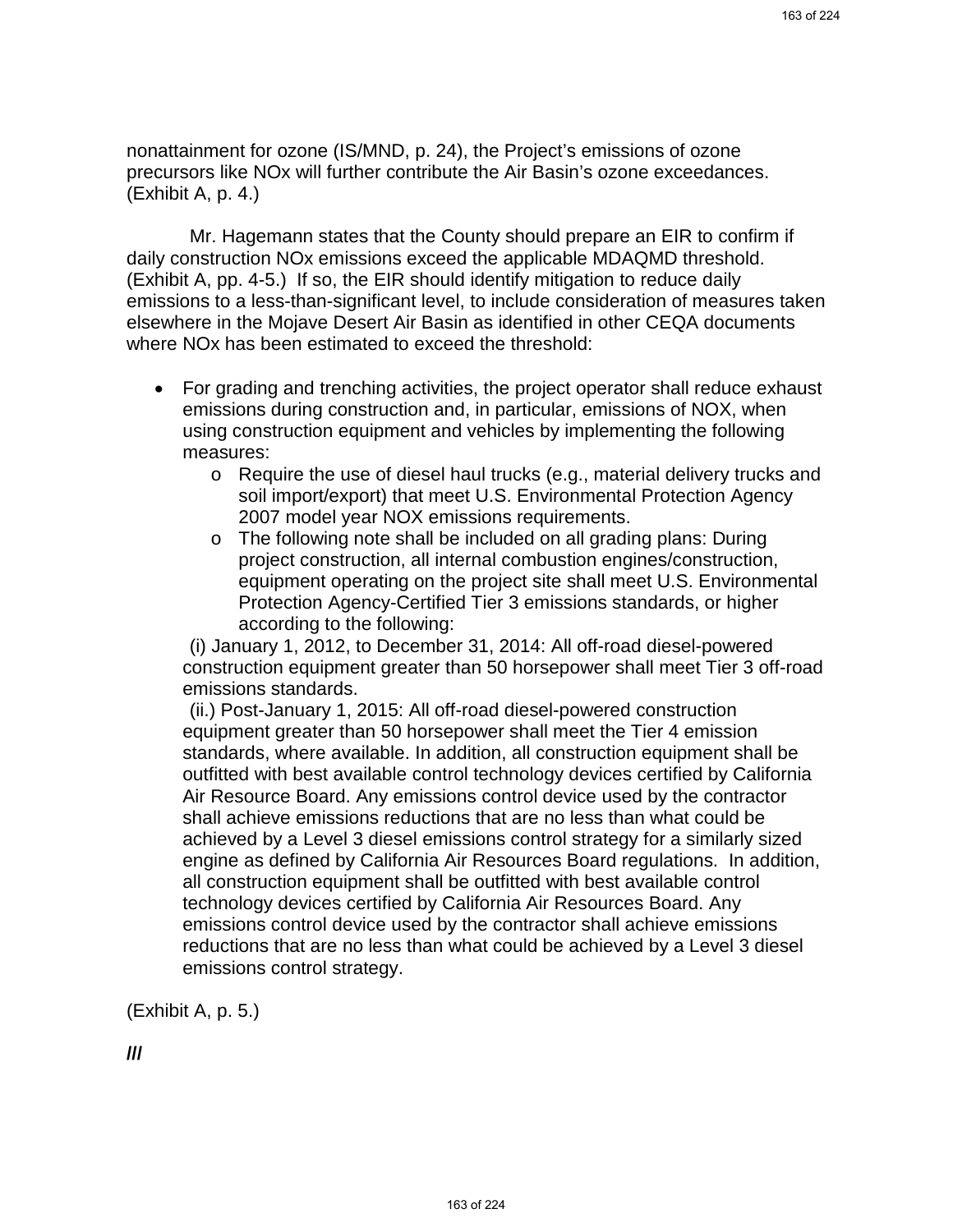## **2. Substantial Evidence Supports a Fair Argument That the Project May Result in Significant, Unmitigated Impacts from Valley Fever.**

The IS/MND fails to consider the potential for the Project to cause an increase in the incidence of valley fever, a disease caused by inhalation of cocci spores of fungus found in soils. According to Mr. Hagemann, valley fever is endemic to arid regions in California including San Bernardino County. (Exhibit A, p. 6.) People contract valley fever by breathing dust containing cocci spores which are too small to be seen. (*Id.*) Symptoms of valley fever include fever, cough, headache, rash, muscle aches, joint pain, skin lesions, chronic pneumonia, meningitis, and bone or joint infection. (*Id.*at pp. 6-7.)

Despite the recent rise in incidences of valley fever in California, the IS/MND entirely fails to analyze the Project's impacts on incidences of valley fever. According to Mr. Hagemann, soil disturbance of the Project site has the potential to cause an increased incidence of valley fever. (Exhibit A, p. 7.) Construction activities, including clearing and grubbing of the site and grading the access roads, may disturb cocci spores that may be present in the soils at the Project site. (*Id.*) Disturbed cocci spores, which can be transported via dust, can then impact construction workers and nearby residents through inhalation. (*Id.*)

Mr. Hagemann recommends that the County prepare an EIR to identify the potential for an increase in the incidence of valley fever during Project construction and identify appropriate mitigation measures. (Exhibit A, p. 7.) The mitigation measures should include identification of best management practices (BMPs) for prevention and control of Valley Fever, as other counties like San Luis Obispo County has adopted. (*Id.*) Mr. Hagemann advises that reducing construction worker exposure should be a particular focus of mitigation, including consideration of the following measures:

- Use of personal protective equipment such as the use of respirators especially when digging or trenching;
- Provide HEPA-filtered air-conditioned enclosed cabs with two-way radios on heavy equipment;
- Pre-watering soil prior to disturbance;
- Prohibit eating and smoking at the worksite and require meals to be taken in separate areas with hand-washing facilities;
- Provide a worker training program, including training on the offsite transport of contaminated items;
- Prevent off-site spore transport through vehicle cleaning and boot washing; and
- Require an enhanced dust control plan that includes: i) site worker use of dust masks (NIOSH N-95 or better) whenever visible dust is present;

ii) implementation of enhanced dust control methods (increased frequency of watering, use of dust suppression chemicals, etc.) immediately whenever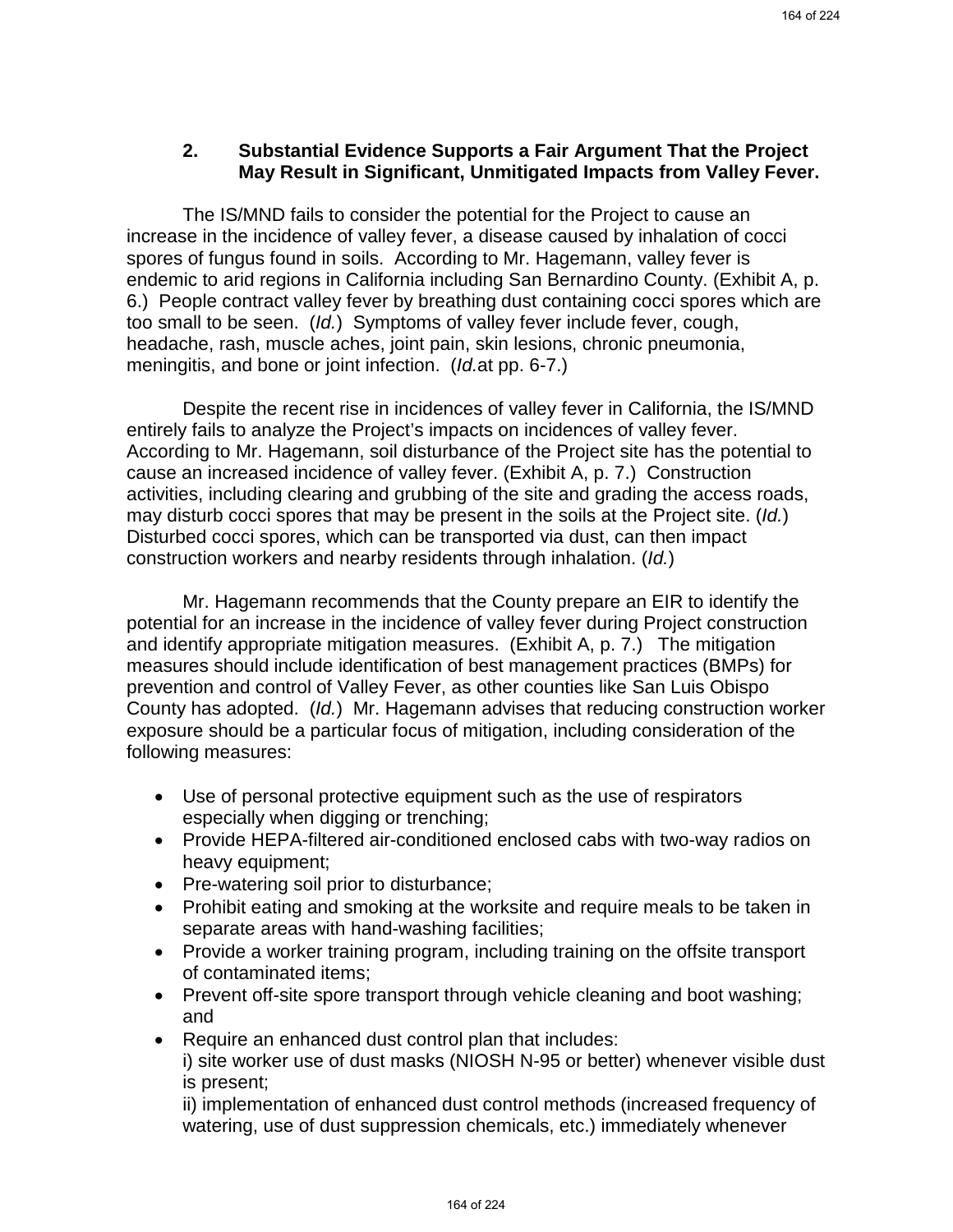visible dust comes from or onto the site; and

iii) no downwind PM10 ambient concentrations to increase more than 50 micrograms per cubic meter above upwind concentrations as determined by simultaneous upwind and downwind sampling. High volume particulate matter samplers or other EPA-approved equivalent method(s) for PM10 monitoring shall be used. Samplers shall be:

a. Operated, maintained, and calibrated in accordance with 40 Code of Federal Regulations (CFR), Part 50, Appendix J, or appropriate EPApublished documents for EPA-approved equivalent methods(s) for PM10 sampling;

b. Reasonably placed upwind and downwind of construction activities based on prevailing wind direction and as close to the property line as feasible, such that other sources of fugitive dust between the sampler and the property line are minimized; and

c. Operated during active construction operations.

- Providing for tests of workers and potentially affected nearby public, through
	- o microscopic identification of the fungal spherules in an infected tissue, sputum or body fluid sample;
	- o growing a culture of Coccidioides spp. from a tissue specimen, sputum or body fluid; and
	- o detection of antibodies (serological tests specifically for Valley Fever) against the fungus in blood serum or other body fluids.<sup>1</sup>

(Exhibit A, pp. 7-8.)

Based on the increased incidences of valley fever in arid regions of California in the recent years, the County must prepare an EIR to adequately analyze the potential impacts of valley fever as a result of the Project and mitigate such impacts to the extent feasible, as recommended by Mr. Hagemann above.

## **3. The Project May Have Significant Adverse Effects on the Endangered Least Bell's Vireo and Southwestern Willow Flycatcher Because the Project May Attract Their Prey Rather Than Remove It.**

The MND assumes that because the site is currently degraded and does not likely provide much prey for, among other species, the endangered Least Bell's vireo and Southwestern willow flycatcher, these species would also not use the Project site after it is built and, hence, the Project would not affect these species. MND, p. 32 ("While these species are known to utilize adjacent uplands for foraging purposes, they are unlikely to find prey in the site because it is largely unvegetated and the sparse vegetation that remains is dominated by Russian thistle"). Dr. Smallwood, after discussing his experience conducting thermal camera surveys and the attraction of birds to solar fields, opines that "Heat radiating from the panels

<sup>1</sup> https://www.vfce.arizona.edu/ValleyFeverInPeople/Diagnosis.aspx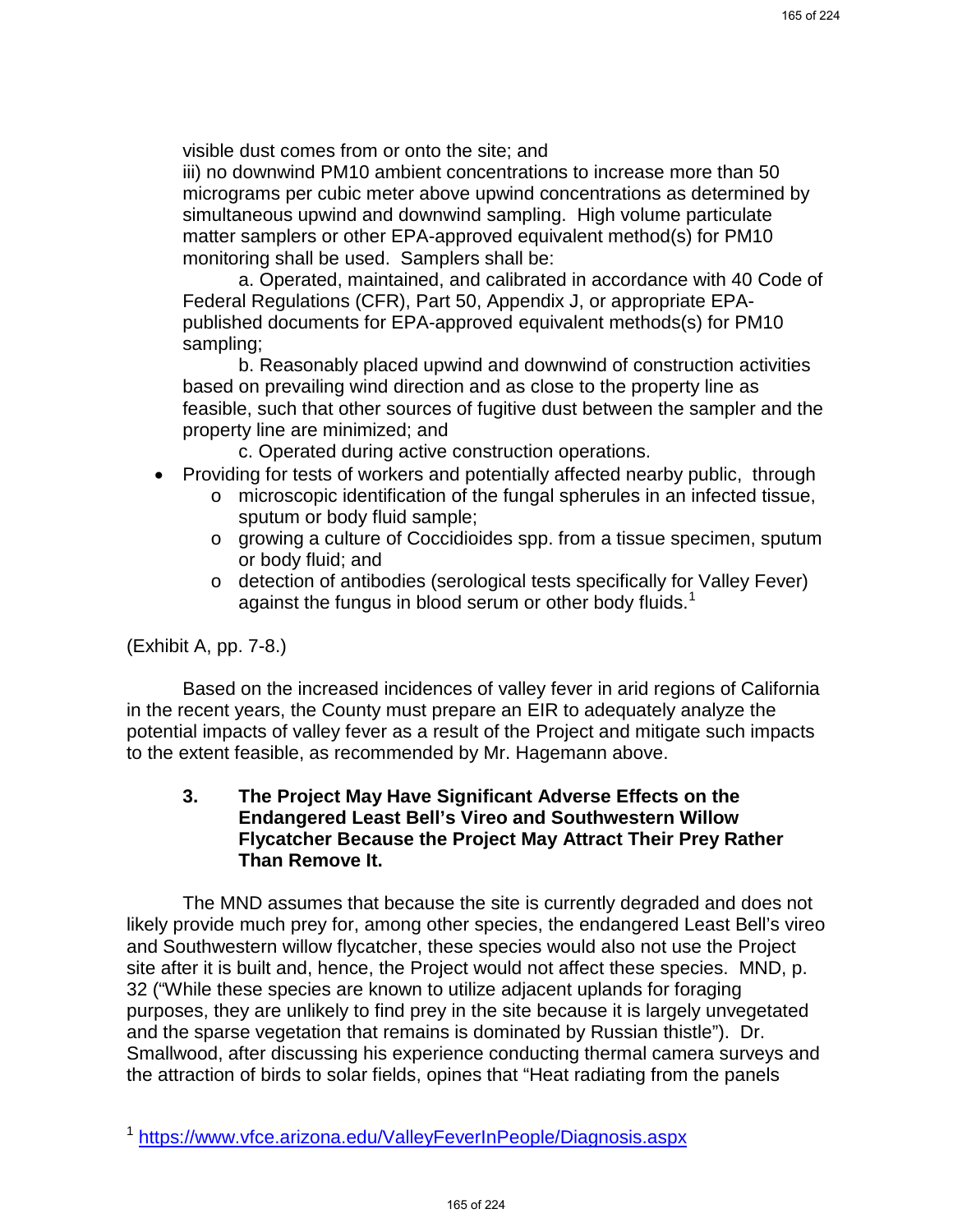might attract volant insects, or the insects might come due to the appearance of the PV panels as water bodies." Smallwood Comments, p. 2. He identifies as pure speculation the MND's notion that silver framing of the PV panels would repulse the aquatic insects upon which the birds feed. *Id*. Rather than assume simple fixes are available, a reasonable evaluation of the Project's potential impact to these listed bird species would acknowledge, as Dr. Smallwood does, that "it remains unknown how insects or these endangered birds will respond to the PV panels" and, thus, to avoid impacts to these endangered birds and other birds, mitigations must include "meaningful, scientifically defensible post-construction monitoring of the project's impacts" coupled with adaptive management. *Id*.

## **4. The Project May Have Significant Impacts on Avian Species From Collisions With the Project's Solar Panels, Fencing and Other Features, and Electrocutions Associated With the Project's Risers.**

Although the collision risk posed by utility-scale solar projects to birds is not entirely understood, it is known to occur. Perhaps it is the glare similar to water that such facilities exhibit. Whatever the reason, bird collisions with solar facilities do occur. As discussed by expert wildlife biologist, Dr. Smallwood, the MND fails to assess the likely impacts of avian collisions with the Project's panels and structures. Dr. Smallwood carefully analyzes the available collision study for a solar project. Adjusting that study's methods to reflect more recent science, Dr. Smallwood predicts that the Project will kill from 43 to 216 birds per year. Smallwood Comments, p. 7. This is a certain impact to avian species, *i.e.*, the project may have an adverse environmental impact on birds crashing into its panels. Relatedly, the mitigation measures considered in an EIR should include robust mortality monitoring at the Project site and avian behavior surveys in advance of construction, in order to characterize avian flight paths and the types of behaviors of endemic species that could contribute to collision risk (Smallwood et al. 2009). *Id*., pp. 8-10. By failing to address this likely impact, the MND is inappropriate as a matter of law and an EIR must be prepared.

The MND attempts to sidestep the avian collision impacts that will result from the Project by relying on speculation that merely framing the panels in silver framing will avoid any significant bird collision impacts. Dr. Smallwood, while hoping it were that simple, confirms that the MND's "mitigation" is complete speculation:

Whereas I hope that this conclusion reflects reality, it appears to have been the product of speculation. To my knowledge there are no data available to support this conclusion. In fact, relying on the same level of speculation as San Bernardino County, one can also conclude that the silver frames might enhance the facility's appearance of a water body.

Smallwood Comments, p. 4.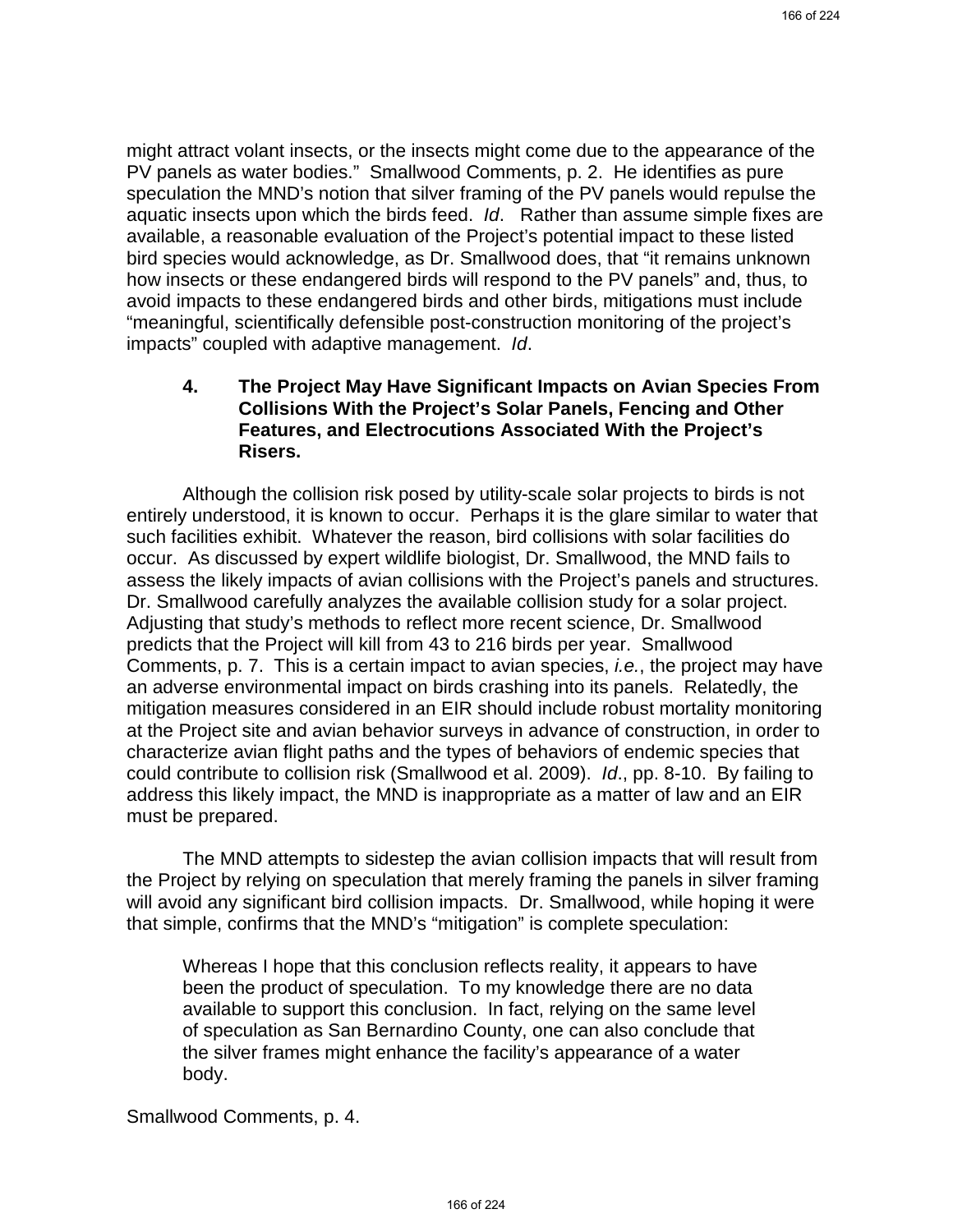Other agencies with responsibility to evaluate solar PV projects pursuant to CEQA have determined that avian collisions with PV solar projects are certain to occur. For example, the California Energy Commission recently issued a final staff assessment for the Blythe Solar Power Project in Riverside County. Blythe Solar Power Project, Staff Assessment – Part B (October 11, 2013) (excerpts attached as Exhibit D) ("BSPP Staff Assessment"). The BSPP Staff Assessment acknowledges that, although "[t]he extent and severity of potential collision impacts on avian species under the modified BSPP is not quantifiable, they are *certain to occur*. Based on the extent of injury or mortality, and the species affected, this effect will likely be significant. Impacts could remain cumulatively considerable after implementation of all feasible mitigation measures." BSPP Staff Assessment, p. 4.2- 88. *See id*., pp. 4.2-7 – 4.2-8. Dr. Smallwood, although agreeing that uncertainty regarding predicting the number of avian collisions with a solar project plainly exist, he does not agree with the BSPP Staff Assessment's notion that one cannot quantify a range of estimated collisions that take into account the uncertainty. *See*  Smallwood Comments, pp. 5-7. The BSPP Staff Assessment provides a description of the likely causes of increased collisions with solar PV facilities such as proposed by the Project:

The reflective characteristics of PV panels likely vary depending on the position of the sun, viewing angle, tilt of the panels, and other variables. PV solar arrays sometimes reflect the sky, including clouds, and can appear lighter in color. At other times and under different conditions, the PV arrays may appear dark like a still body of water. While it remains unclear how wildlife (primarily birds and bats, but also insects) perceive solar fields, and if the solar collectors are attractive under certain conditions, it is well documented that solar fields, including large PV array fields, can pose risks to birds or bats

Blythe Assessment, p. 4.2-87. *See also id*., p. 4.2-89 ("Avian species migrating nearby or over PV project sites may be drawn to the panels partly due to the polarization; however, many confounding variables exist, such as the potential for PV fields to appear as a body of water"). $^{2}$ 

Given that many avian species are fully protected under California law, including all owls and raptors (*see* F&G Code 3503.5 [no take of even an individual owl or raptor]), it is untenable for the County and the MND to claim that a large 123 acre solar project will not adversely affect birds flying through the site. Even one owl

<sup>2</sup> *See also id*., p. 4.2-5. ("Operation of the project may result in avian collisions with panels, power lines, or other project features. Aside from a risk of collision with power lines or project features, fully protected species associated with the site have the potential for risk of overheating, disorientation, and other anthropogenic forms of injury or mortality. Currently, the exact source of injury or mortality to birds on renewable energy sites is unclear, yet the risks are certain.")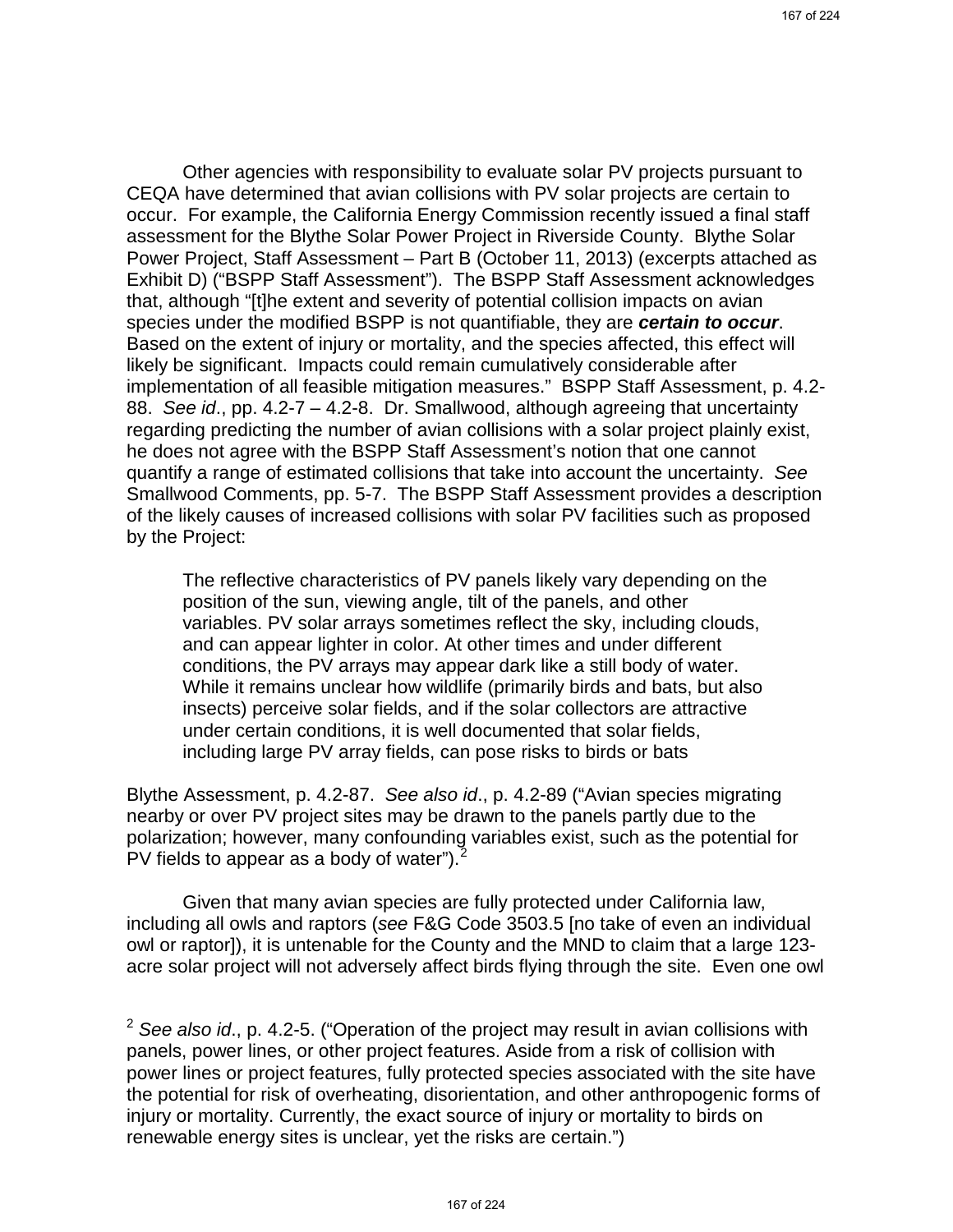dying from a collision with the panels is a violation of F&G Code § 3503.5 and thus significant under CEQA.

In addition to the solar panel, the site will be surrounded by a 8-foot high fence. As Dr. Smallwood explains, "fences can entrap wildlife (Photo 1)." Smallwood, pp. 10-11. Dr. Smallwood provides a graphic photograph of a dead great-horned owl (individuals of which also are fully protected from take pursuant to F&G Code § 3503.5) illustrating the possible impacts a tall fence poses to avian species. As a result, an EIR must be prepared evaluating these collision impacts.

In addition to collisions, the Project poses a risk of electrocution of birds coming into contact with electrical risers associated with the Project. Dr. Smallwood, drawing from his extensive experience with electrical generating facilities in the Altamont Pass area, explains:

what is not said [in the MND] is that energy projects like Alamo Solar require riser elements to transfer electrical energy to the distribution lines. Riser elements are associated with raptor electrocutions 16 times other than expected (Smallwood and Karas, largely unpublished data, but also some reporting in BioResource Consultants 2009). Riser elements are difficult to insulate and to maintain the insulation. Insulators installed on riser elements in the Altamont Pass Wind Resource Area lasted no more than three years before insects, birds, and the weather caused warping and gapping, and raptor electrocutions have since been common.

Smallwood Comments, pp. 2-3. Thus, the MND's assurance that the gen-tie interconnection part of the Project only involves replacing a few poles and upgrading lines and "therefore the project is not expected to substantially increase the potential for bird collisions with electrical lines," overlooks the Project's electrocution risks. MND, p. 31.

The combined risks of bird collisions and electrocutions resulting from the Project are substantial and cannot be fully addressed in a MND. Only an EIR can properly evaluate these potential significant impacts.

# **5. The Project May Have Significant Impacts on Wildlife Movement and Habitat Fragmentation.**

The Project may have significant direct and cumulative impacts on wildlife movement and habitat fragmentation. The Project is to be located immediately adjacent to an important wildlife movement corridor – the Mojave River and adjacent areas. The Project includes a perimeter fence that, by design, will impede the movement of numerous species. The MND attempts to reason its way around this simple fact by claiming that the site is not habitat – even for wildlife movement purposes – because it is somewhat degraded and the new fence would be similar to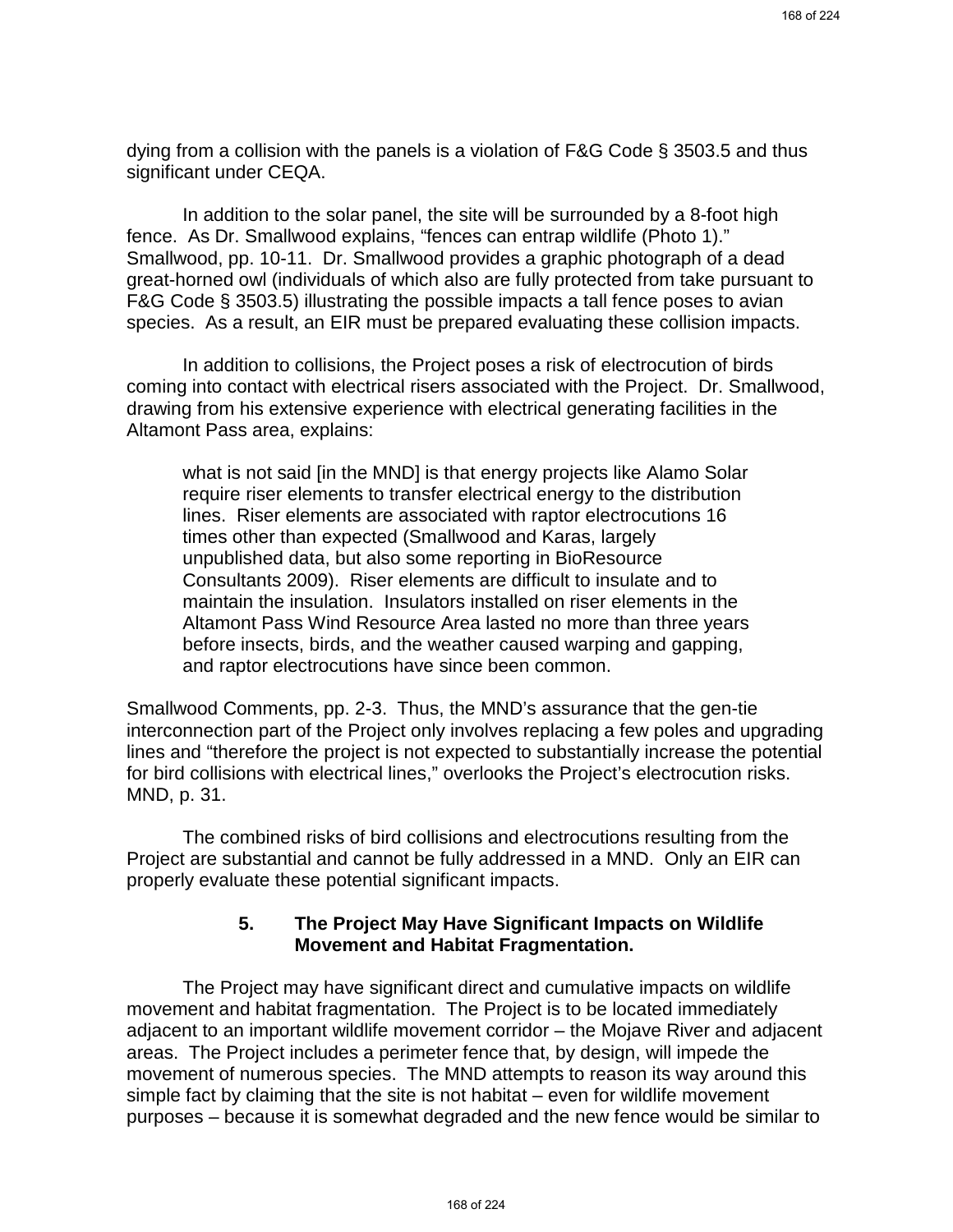existing agricultural fences. MND, p. 35. Dr. Smallwood explains the error of assuming even degraded lands are not important to wildlife movement:

This argument is based on the false premise that habitat lacks value unless it is "natural." In fact, habitat is defined by the species' use of the environment (Hall et al. 1997, Morrison and Hall 2002), and not on some convenient, vague classification by County staff. Habitat is species-specific, and often includes shifts into new environments created by humans. For example, kit fox will often exploit food resources created by human land conversions, such as to solar projects. San Bernardino County cannot simply dismiss the project site as wildlife habitat simply because it is something other than "natural habitat," whatever that is. The cyclone fence around the project site will definitely hinder wildlife movement, as that is what a fence is designed to accomplish. The Alamo Solar Project will hinder wildlife movement and habitat connectivity, especially given its location adjacent to a riparian corridor in a desert environment.

Smallwood Comments, p. 3.

The MND relies on the incorrect assumption that the Project will not impede wildlife movement through the site to further conclude that the Project will not have any adverse impacts on habitat fragmentation. MND, pp. 35-36. Dr. Smallwood disagrees with this conclusion:

Habitat fragmentation is a process that is central to a project's impacts on wildlife movement. It is recognized as one of the most serious threats to the continued existence of terrestrial wildlife (Wilcox and Murphy 1985). The Initial Study's (San Bernardino County 2013) analysis of the project's contribution to habitat fragmentation was restricted to the flawed argument that the perimeter fence will not impede wildlife movement because the site includes no natural habitat. As explained earlier, San Bernardino County's understanding of the term *habitat* is incorrect. The perimeter fence will impede wildlife movement across the site, and so will contribute to habitat fragmentation. Furthermore, this fragmentation will happen along a key part of the landscape – a river corridor through the Mojave Desert. An EIR is needed to properly address the project's impacts on wildlife movement and habitat fragmentation.

Smallwood Comments, pp. 7-8. Because the Project may impede wildlife movement and fragment habitat along the Mojave River, an EIR must be prepared.

**///**

**///**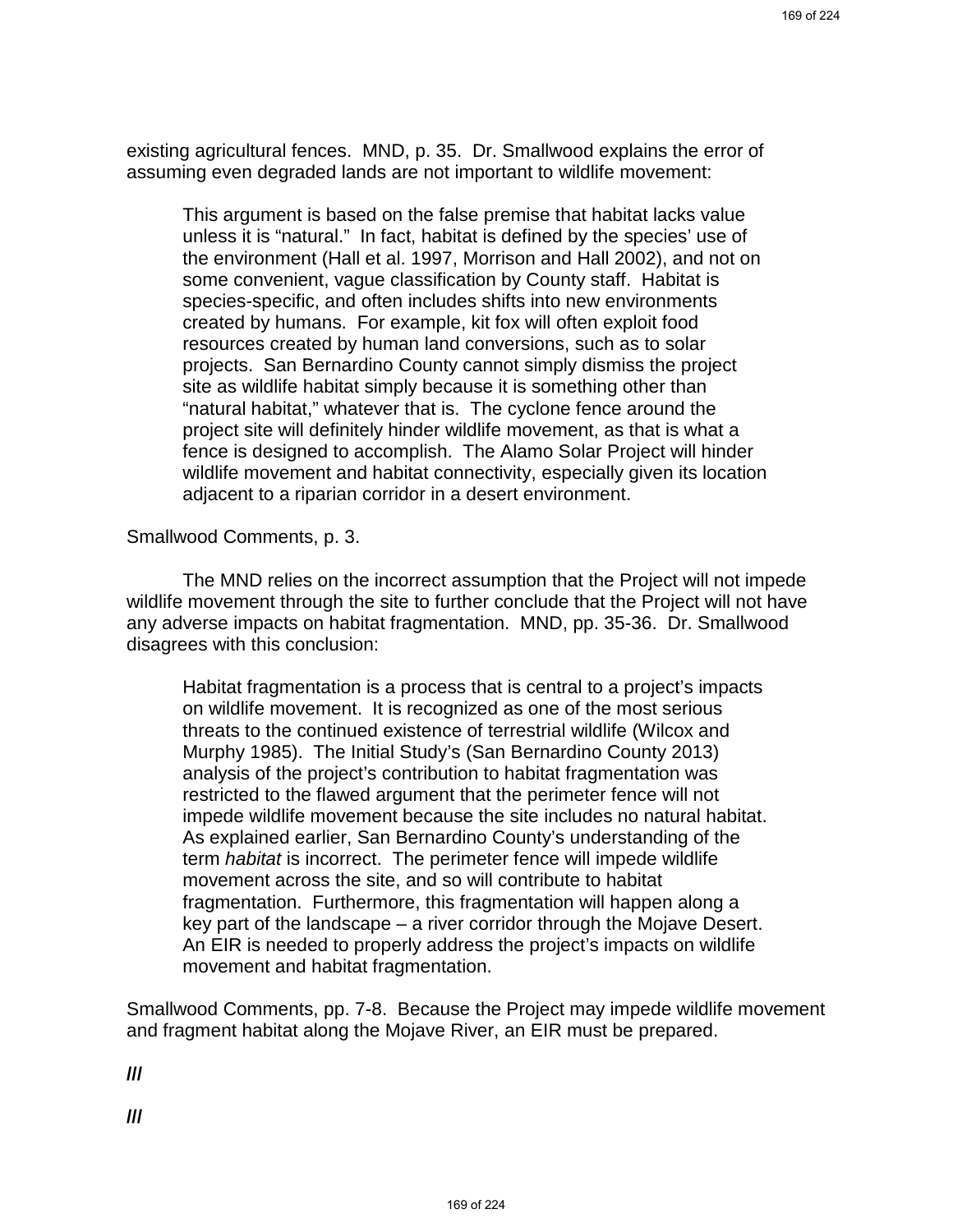# **6. Bird Collisions With the Project's Panels Could have Significant Impacts on Desert Tortoises in the Vicinity by Increasing Raven Populations Near the Project.**

Although the MND acknowledges that, during construction, the Project "could potentially contribute to temporary local increases of raven populations during construction…." MND, pp. 33-34. However, the MND fails to address the potential increase in ravens that will accompany bird fatalities resulting from collisions with the Project. Noting that bird collisions have been correlated with increased raven populations at other energy projects, Dr. Smallwood states that "San Bernardino County neglected to identify bird collisions with solar panels as a source of food for common ravens." Smallwood Comments, p. 3. Dr. Smallwood identifies this potential impact as also requiring monitoring to implement potential mitigation measures: "It would be prudent to perform at least three years of post-construction fatality monitoring using scientifically acceptable methods to document the collision mortality, and to assess whether it would be cost-effective to collect collision victims before common ravens can find and consume them." Smallwood Comments, p. 3. Increased ravens may adversely affect desert tortoise in the area. This potential impact must be analyzed in an EIR.

# **7. The MND's Avian Fatality Monitoring Provisions are not Sufficient to Eliminate the Project's Potential Impacts**

Although the MND makes some provision for the future development of an avian plan and pays lip service to possible adaptive management, expert review of these measures indicates that they are not adequate to eliminate all possible significant impacts to birds resulting from the Project. Thus, for example, BIO-11 discusses an "Avian Protection Plan" that does not yet exist and won't exist for some time. Dr. Smallwood had nothing to review for this measure and, hence, the future plan is not evidence that bird collisions will somehow cease at the Project. As Dr. Smallwood states:

**BIO-11** consists of a scientifically indefensible avian fatality monitoring protocol. An Avian Protection Plan will be prepared at some unspecified, later date, and presented to the USFWS. Not only does BIO-11 defer the formulation of this critical mitigation measure, but it directs the measure to an agency (USFWS) that lacks expertise in avian fatality monitoring at energy projects. The expertise is in the private sector, which is why members of the USFWS often seek my input on avian fatality monitoring. An avian fatality monitoring plan should be presented in an EIR prepared for the project, just as I have done with renewable energy projects (Lamphier-Gregory et al. 2005, ICF International 2013).

Smallwood Comments, p. 9. Dr. Smallwood points out several components that are integral to monitoring for collision fatalities at a solar project. The MND suggests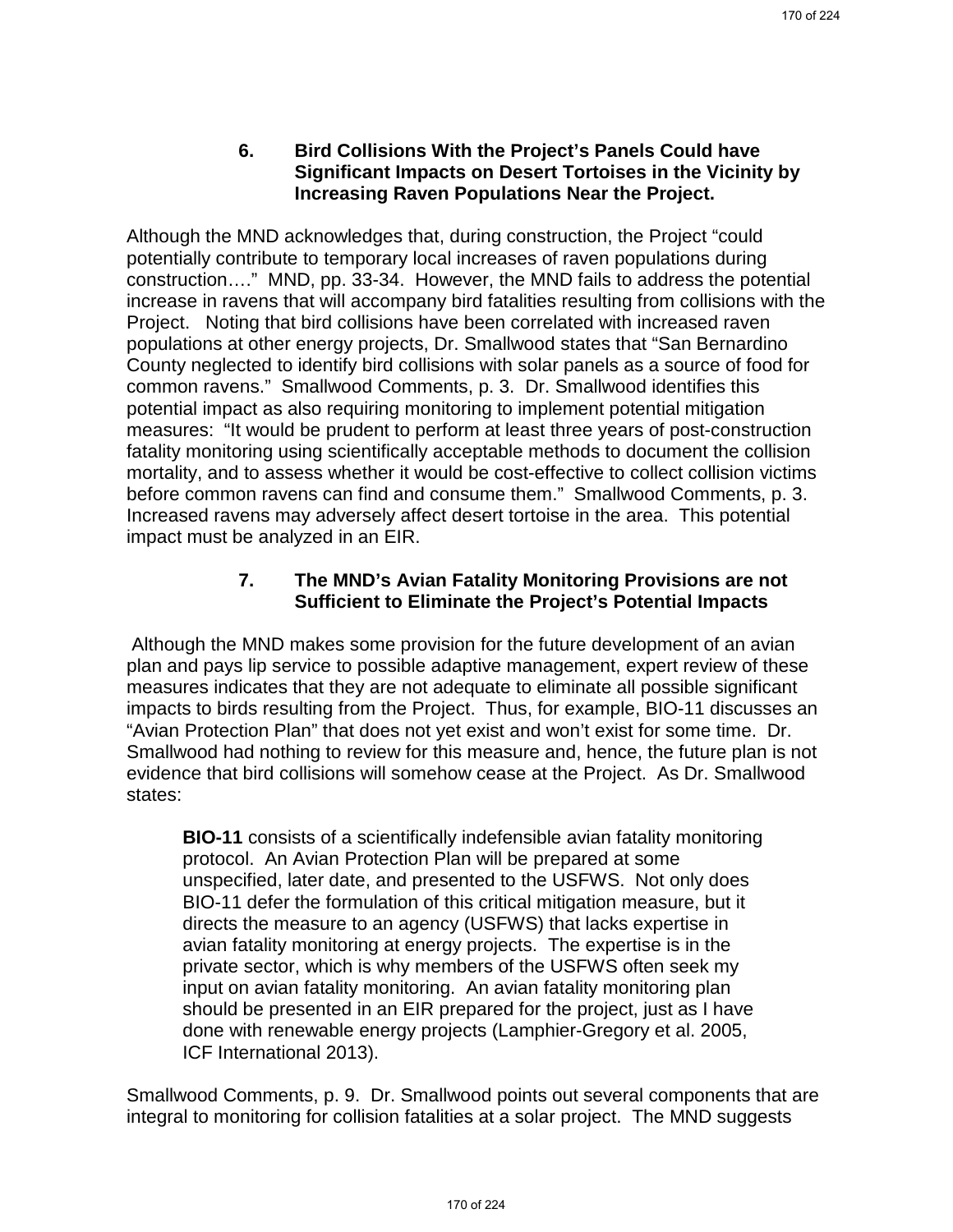that five searches per year for dead birds would be an adequate rate of collection. However, "[f]ive fatality searches per year would be entirely inadequate, because scavenger removal rates will leave very few birds smaller than 200 grams (Smallwood 2013b, Brown et al. 2013)." *Id*., p. 9. "Searches should be every two weeks or shorter intervals, and they should last at least three years to address interannual variation." *Id*. A legitimate monitoring plan must include field trials involving the regular placement of fresh carcasses to estimate the proportion of bird carcasses lost to predators and not detected by monitoring. *Id*. Nocturnal monitoring must also be conducted. *Id*. pp. 9-10. Dr. Smallwood also emphasizes the need to conduct behavioral monitoring prior to construction in order to determine changes to bird's behavior once the Project is in place. *Id*., p. 10.

And, monitoring for monitoring's sake without a thoughtful adaptive management program will not reduce the Project's anticipated bird impacts. The MND simply states that the future avian plan's "adaptive management" portion "will set forth a process through which changes to the monitoring schedule or methods may be implemented if warranted due to unforeseen circumstances or other factors." MND, p. 43. Dr. Smallwood points out that this is not what adaptive management is intended to accomplish:

However, this is not what adaptive management was designed to accomplish (Holling 1978, Walters 1986). Monitoring as part of adaptive management is for the parties to the management plan to test pre-defined hypotheses and to decide whether alternative *management* plans are to be implemented. San Bernardino County directs its socalled adaptive management to that part of the process that is intended to inform adaptive management, rather than to actions that will actually rectify, reduce, or compensate for the project's impacts.

Smallwood Comments, p. 10. Dr. Smallwood's objections to the MND's monitoring discussion are substantial evidence of a fair argument that these aspects of the MND will not prevent significant impacts to avian species from collisions with the Project's panels, fencing, and other components. Accordingly, an EIR must be prepared.

### **8. The IS/MND Fails to Analyze or Mitigate the Project's Potentially Cumulatively Considerable Impacts on Air Quality.**

The County fails to analyze the cumulative impacts of the Project in connection with other related past, present and future projects in the vicinity. An agency must make a "mandatory finding of significance" and may not issue a negative declaration if a proposed project will have "impacts that are individually limited, but cumulatively considerable." (Pub. Resources Code, § 21083; CEQA Guidelines, § 15355.) "Cumulatively considerable means that the incremental effects of a project are considerable when viewed in connection with the effects of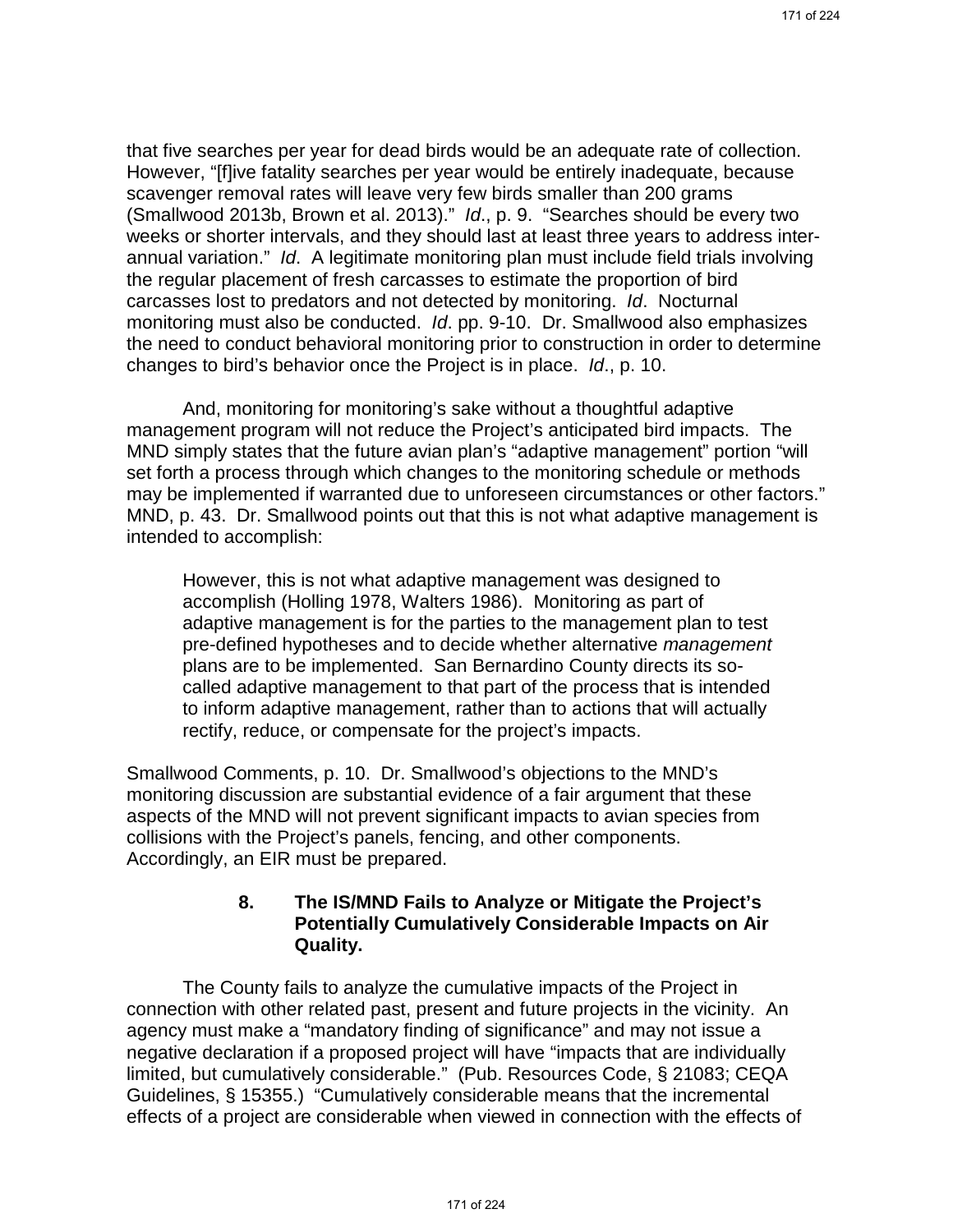past projects, the effects of other current projects, and the effects of probable future projects." (CEQA Guidelines, Appendix G, Section XVII; CEQA Guidelines, section 15130(a).) "Cumulative impacts" are defined as "two or more individual effects which, when considered together, are considerable or which compound or increase other environmental impacts." (CEQA Guidelines, § 15355(a).) "[I]ndividual effects may be changes resulting from a single project or a number of separate projects." (CEQA Guidelines, § 15355(a).)

"The cumulative impact from several projects is the change in the environment which results from the incremental impact of the project when added to other closely related past, present, and reasonably foreseeable probable future projects. Cumulative impacts can result from individually minor but collectively significant projects taking place over a period of time." (*CBE v. CRA*, *supra*, 103 Cal.App.4th at 117; see CEQA Guidelines, § 15355(b).)

As the court stated in *CBE v. CRA*:

Cumulative impact analysis is necessary because the full environmental impact of a proposed project cannot be gauged in a vacuum. One of the most important environmental lessons that has been learned is that environmental damage often occurs incrementally from a variety of small sources. These sources appear insignificant when considered individually, but assume threatening dimensions when considered collectively with other sources with which they interact.

#### (*CBE v. CRA,* 103 Cal.App.4th at 114.)

The IS/MND fails to provide an adequate cumulative air quality impacts analysis. The IS/MND provides a conclusory analysis, without any supporting evidence, that despite the fact that the Project will contribute criteria pollutants to the area during construction, the Project will not result in a cumulatively considerable net increase of any criteria pollutant for which the project region is in non-attainment. (IS/MND, pp. 26-27.)

The Mojave Desert Air Basin is in nonattainment for ozone precursors, including NOx, and PM10. The IS/MND recognizes that the Project will emit NOx and PM10 during the 8-month long construction period. (IS/MND, pp. 25-26, 71.) Without more analysis and evidence, the IS/MND does not have adequate basis to conclude that the Project will not result in cumulatively considerable impacts.

The IS/MND does not provide a list of foreseeable projects in the Project's vicinity. The IS/MND merely provides that "[t]he project does not have impacts that are individually limited but cumulatively considerable. The sites of projects in the area to which this project would add cumulative impacts are capable of absorbing such uses without generating any cumulatively significant impacts." (IS/MND, p. 78.) However, it is not clear on what evidence and analysis the IS/MND can conclude